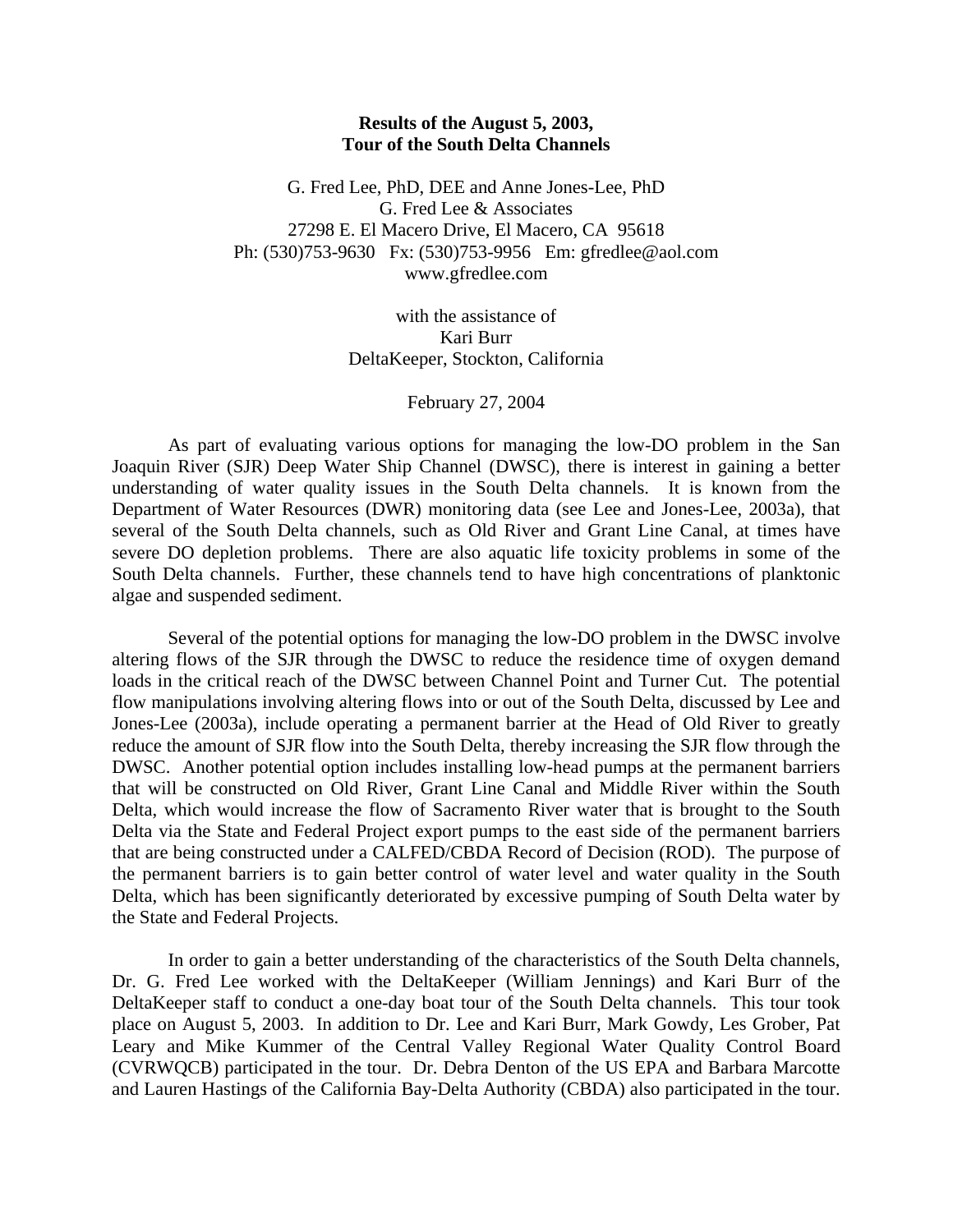The DeltaKeeper boat captain was Scott Pickering, who volunteered his time on behalf of the DeltaKeeper.

 The South Delta channels of interest are shown in Figure 1. Table 1 presents the distances between the various points of interest on the tour. This information provides a perspective on the setting between the various sampling points used on the tour.

 The tour left the DeltaKeeper dock on the Calaveras River about 9:00 AM. The boat proceeded up the DWSC to Channel Point, and then up the SJR to the SJR Old River split. At that point the boat proceeded west on Old River all the way to the Old River temporary tidal barrier. The boat then backtracked up Old River to Crocker Cut, then turned up Crocker Cut to Doughty Cut to Grant Line Canal and proceeded down Grant Line to the temporary rock barrier. At that point the boat backtracked on Grant Line Canal to Old River, back up Old River to the San Joaquin River, and then back down to the Deep Water Ship Channel, the Calaveras River, and the DeltaKeeper dock. The boat arrived at the dock about 7:00 PM.

 The low tide for the day in the SJR at Stockton occurred at 7:30 AM. High tide for the day occurred at (insert). The weather during the day was bright sun, with high temperatures in the mid-80s. There were moderate winds of 10 to 20 mph. Based on DWR data, the Delta inflow for August 5 was 27,889 cfs. The Delta exports for this day were 6,563 cfs at Banks, 4,256 cfs at Tracy, 226 cfs at Contra Costa, and 100 cfs at Barker Slough, for a total of 11,145 cfs. These are typical Delta export pumping rates.

 During the course of the tour, Kari Burr made measurements of temperature, dissolved oxygen, specific conductivity and pH, using a YSI Model 600 XL meter. Dr. Lee made measurements of temperature, specific conductivity and Secchi depth. Dr. Lee's instrument was a YSI Model 33 SCT meter. The Secchi depth measurements were made with a 20-cm diameter Secchi disk painted with black and white quadrants. The depth of the water column at the point of measurement was determined from the boat fathometer. All specific conductivity measurements were corrected to 25°C using an instrument calibration which corrects for temperature at the rate of about 2 percent per degree. The conductivity meter was calibrated using a standard KCl solution. Dissolved oxygen near the water surface was measured by a YSI Model 600 XL meter with a submersible membrane electrode. The DO meter was calibrated in accordance with the equipment manufacturer's recommendations. This calibration is periodically checked through a Winkler titration. The data obtained by K. Burr for DO and pH at each of the monitoring locations are presented in Table 2. This table also presents the data obtained by Dr. Lee for temperature, specific conductivity and Secchi depth.

#### **August 5, 2003, South Delta Tour Results**

 Examination of the data presented in Table 2 shows that at the DeltaKeeper dock (map position number 1) the water depth is about 1.7 m, the temperature was 26°C, DO was 6.0 mg/L with a saturation value of 8.1 mg/L, the EC (corrected to  $25^{\circ}$ C) was 556 µmhos/cm, the pH was 7.5 and the Secchi depth was 0.5 m. At location 2, which is just opposite the DWR Rough and Ready Island (RRI) monitoring station, measurements were taken at 9:15 AM. Water depth was 11.1 m, temperature was 26°C, DO was 4.5 mg/L (with saturation at 8.1 mg/L), EC was 638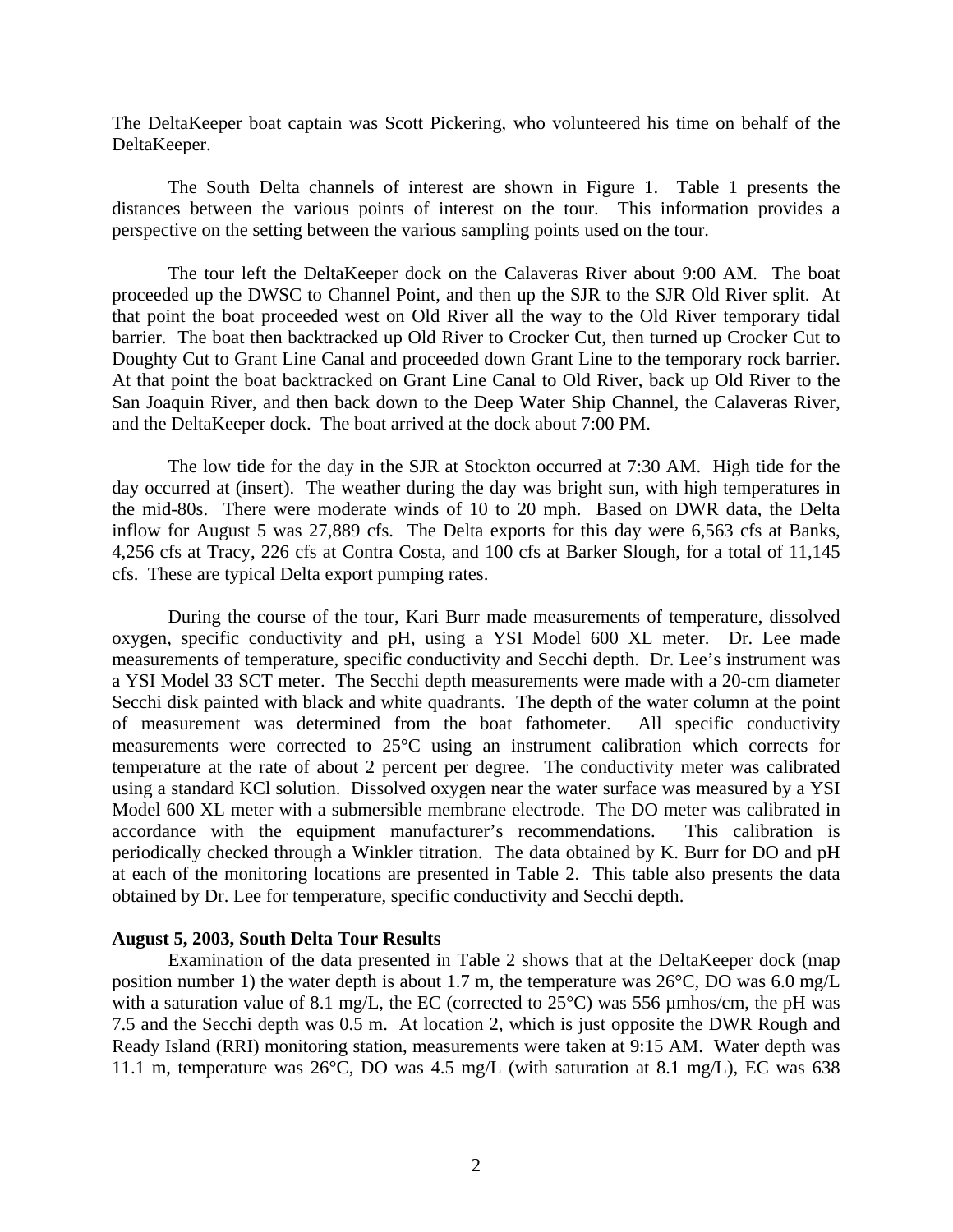µmhos/cm, pH was 7.0, and Secchi depth was 0.6 m. On August 5, 2003, the DWR RRI monitoring station had a conductivity reading of about 625 µmhos/cm.

 On August 5, 2003, the DWR RRI monitoring station DO meter had a low reading for the day at about 6:00 AM of just above 3 mg/L, and a high DO for the day of almost 6 mg/L. At about 9:00 AM, the DO at the RRI station was recorded as about 3.2 mg/L. This is somewhat lower than the value measured at location 2 of 4.5 mg/L. This is to be expected, since, by that time of day, there is already photosynthesis occurring, with the result that there would be an



**Figure 1 Map of the Delta**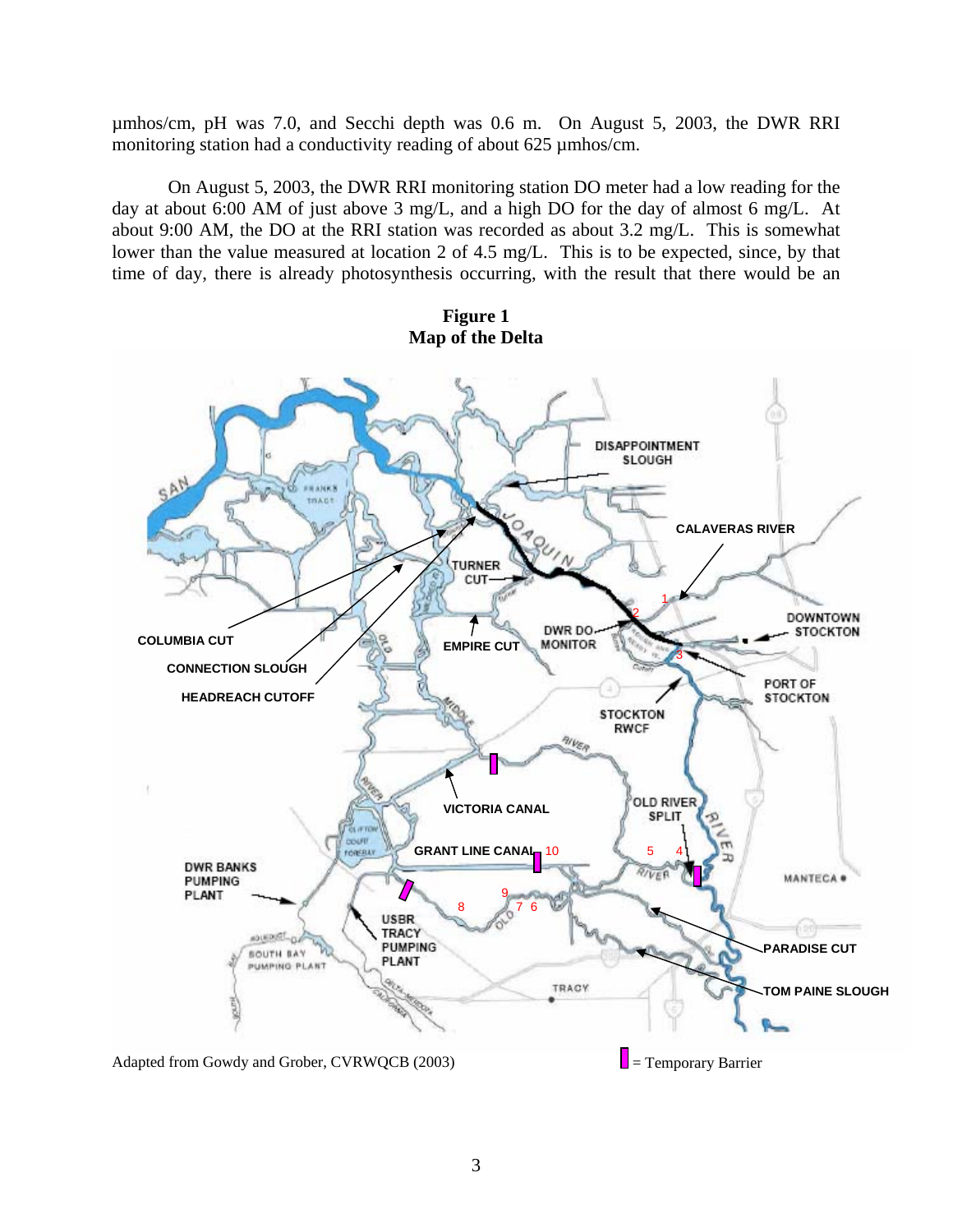| Reach                                                                      | <b>Distance</b><br>(statute miles) |
|----------------------------------------------------------------------------|------------------------------------|
| SJR/Old River split to Old River/Middle<br><b>River split</b>              | 4.4                                |
| Old River/Middle River split to 1/2 way<br>(Doughty Cut)                   | 3.6                                |
| Doughty Cut to Grant Line Barrier                                          | 0.8                                |
| Grant Line Barrier to Tracy Blvd bridge on<br><b>Grant Line Canal</b>      | 0.7                                |
| Old River/Middle River split to Old River at<br><b>Tracy Blvd bridge</b>   | 6.0                                |
| Old River at Tracy Blvd bridge to TWA*                                     | 0.7                                |
| <b>TWA* to Old River Barrier</b>                                           | 6.6                                |
| Old River/Middle River split to Middle River<br>at Howard Road bridge      | 4.7                                |
| Middle River at Howard Road bridge to<br>Middle River at Tracy Blvd bridge | 4.8                                |
| Middle River at Tracy Blvd bridge to Middle<br><b>River Rock Barrier</b>   | 1.9                                |

**Table 1 Estimated Distances – Old River/Middle River** 

\* Tracy Wildlife Association facilities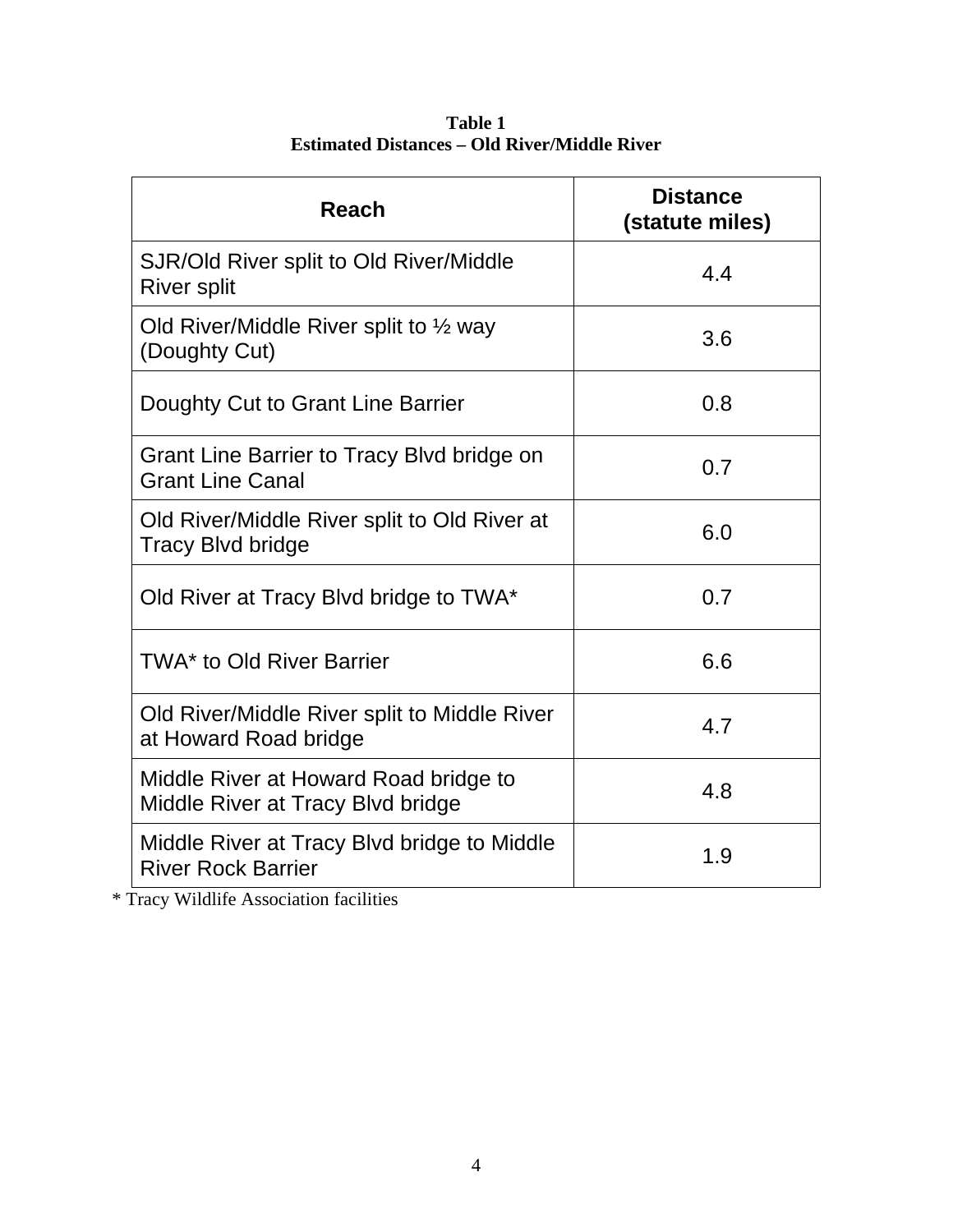| <b>August 5, 2003</b> |                                    |             |                              |                                              |                    |                                          |                                                |     |                               |  |  |
|-----------------------|------------------------------------|-------------|------------------------------|----------------------------------------------|--------------------|------------------------------------------|------------------------------------------------|-----|-------------------------------|--|--|
| Map<br>No.            | Location                           | <b>Time</b> | Water<br><b>Depth</b><br>(m) | <b>Temp</b><br>$\ast\ast$<br>$({}^{\circ}C)$ | DO*<br>(mg/L)      | <b>DO</b><br><b>Saturation</b><br>(mg/L) | $EC**$<br>$(\mu$ mhos/cm<br>at $25^{\circ}$ C) | pH  | Secchi<br><b>Depth</b><br>(m) |  |  |
| $\mathbf{1}$          | DeltaKeeper                        | 8:58        | 1.7                          | 26                                           | 6.0                | 8.1                                      | 556                                            | 7.5 | 0.5                           |  |  |
|                       | Dock on                            | AM          |                              |                                              |                    |                                          |                                                |     |                               |  |  |
|                       | Calaveras                          |             |                              |                                              |                    |                                          |                                                |     |                               |  |  |
|                       | River                              |             |                              |                                              |                    |                                          |                                                |     |                               |  |  |
| $\overline{2}$        | <b>SJR DWSC</b><br>at DWR RRI      | 9:15        | 11.1                         | 26                                           | 4.5                | 8.1                                      | 638                                            | 7.0 | 0.6                           |  |  |
|                       | Monitoring                         |             |                              |                                              |                    |                                          |                                                |     |                               |  |  |
|                       | <b>Station</b>                     |             |                              |                                              |                    |                                          |                                                |     |                               |  |  |
| 3                     | SJR at RR                          | 9:25        | 4.7                          | 26                                           | 5.2                | 8.1                                      | 642                                            | 7.0 | 0.7                           |  |  |
|                       | Bridge near                        |             |                              |                                              |                    |                                          |                                                |     |                               |  |  |
|                       | Channel Pt                         |             |                              |                                              |                    |                                          |                                                |     |                               |  |  |
| $\overline{4}$        | Old River $0.5$<br>mile from       | 10:21       | 2.4                          | 24                                           | 7.8                | 8.4                                      | 645                                            | 7.7 | 0.4                           |  |  |
|                       | <b>SJR</b>                         |             |                              |                                              |                    |                                          |                                                |     |                               |  |  |
| 5                     | Old River                          | 10:52       | 4.3                          | 25                                           | 8.6                | 8.3                                      | 729                                            | 7.8 | 0.3                           |  |  |
|                       | near Tracy                         |             |                              |                                              |                    |                                          |                                                |     |                               |  |  |
|                       | Outfall (near                      |             |                              |                                              |                    |                                          |                                                |     |                               |  |  |
|                       | HV power                           |             |                              |                                              |                    |                                          |                                                |     |                               |  |  |
|                       | lines)                             |             |                              |                                              |                    |                                          |                                                |     |                               |  |  |
| 6                     | Old River at                       | 11:40       | 3.0                          | 25                                           | 3.8                | 8.3                                      | 787                                            | 7.4 | 0.6                           |  |  |
|                       | <b>Tracy Blvd</b><br><b>Bridge</b> |             |                              |                                              |                    |                                          |                                                |     |                               |  |  |
| $\overline{7}$        | Old River at                       | 11:50       | 3.4                          | 25                                           | $3.8 \text{ surf}$ | 8.3                                      | 787                                            | 7.2 | 0.3                           |  |  |
|                       | Tracy                              | 11:52       |                              | 25                                           | $2.1$ mid          | 8.3                                      | 786                                            | 7.2 |                               |  |  |
|                       | Wildlife                           | 11:54       |                              | 24                                           | $1.4$ bot          | 8.3                                      | 784                                            | 7.1 |                               |  |  |
|                       | Association                        |             |                              |                                              |                    |                                          |                                                |     |                               |  |  |
| 8                     | Old River                          | 1:09        | 2.9                          | 25                                           | 9.0                | 8.3                                      | 864                                            | 7.8 | 0.3                           |  |  |
|                       | near Mtn<br>House                  | <b>PM</b>   |                              |                                              |                    |                                          |                                                |     |                               |  |  |
|                       | proposed                           |             |                              |                                              |                    |                                          |                                                |     |                               |  |  |
|                       | wastewater                         |             |                              |                                              |                    |                                          |                                                |     |                               |  |  |
|                       | discharge                          |             |                              |                                              |                    |                                          |                                                |     |                               |  |  |
| 9                     | Fish kill area                     | 2:11        | 3.0                          | 27                                           | $4.6 \text{ surf}$ | 8.0                                      | 791                                            | 7.4 | 0.35                          |  |  |
|                       | $0.5$ mile                         | 2:13        |                              | 26                                           | $2.9$ mid          | 8.1                                      | 790                                            | 7.0 |                               |  |  |
|                       | downstream<br>of Tracy             | 2:15        |                              | 25                                           | 2.0 <sub>bot</sub> | 8.3                                      | 790                                            | 7.0 |                               |  |  |
|                       | Wildlife                           |             |                              |                                              |                    |                                          |                                                |     |                               |  |  |
|                       | Association                        |             |                              |                                              |                    |                                          |                                                |     |                               |  |  |
| 10                    | <b>Grant Line</b>                  | 3:39        | 4.9                          | 25                                           | 8.2                | 8.3                                      | 750                                            | 7.8 | 0.4                           |  |  |
|                       | Canal east of                      |             |                              |                                              |                    |                                          |                                                |     |                               |  |  |
|                       | <b>Barrier</b>                     |             |                              |                                              |                    |                                          |                                                |     |                               |  |  |

**Table 2 South Delta Water Quality Characteristics** 

\* All DO readings are surface readings except where other depths are indicated

\*\* As measured by Kari Burr, DeltaKeeper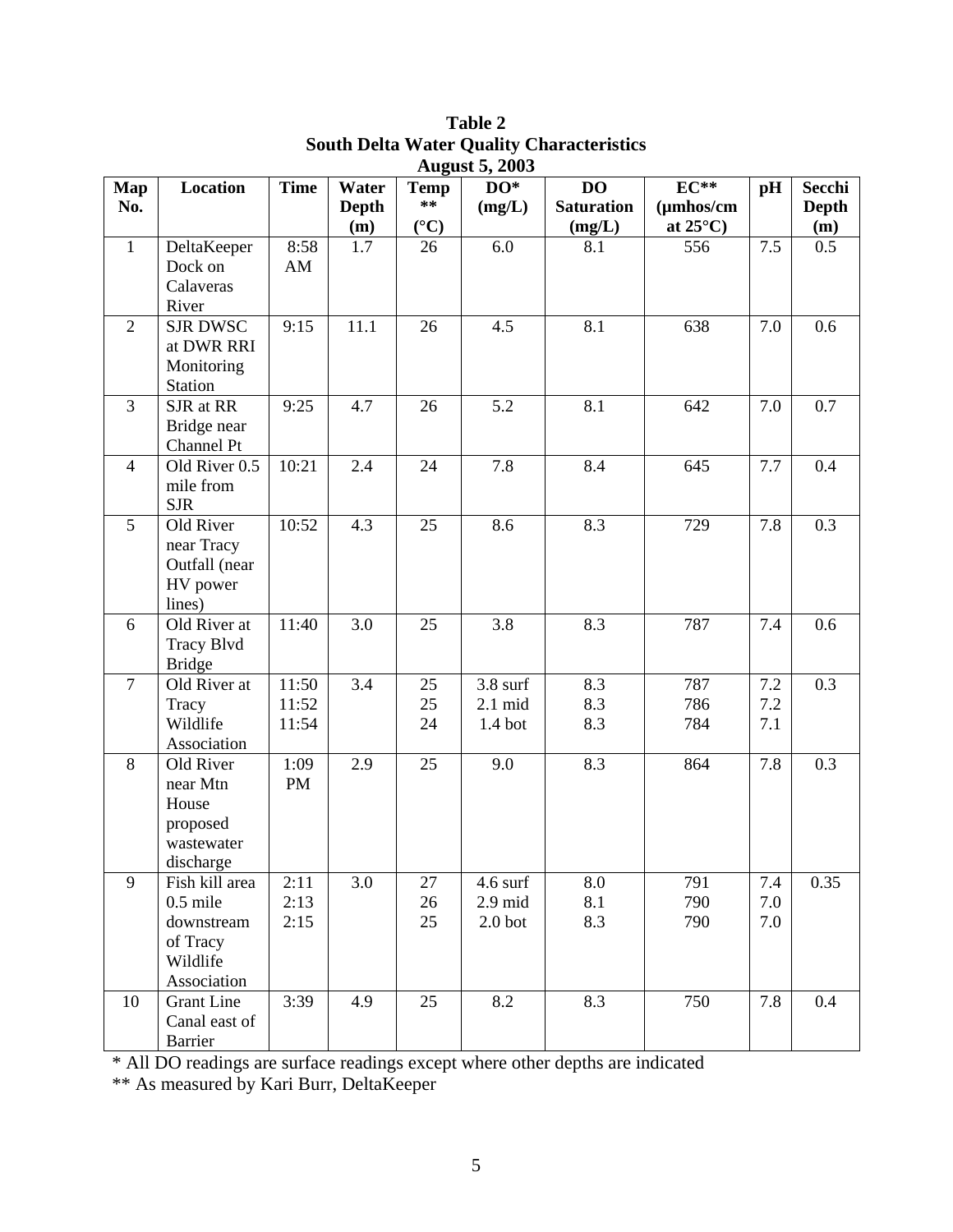elevated DO in the surface waters where the measurements were made on the DeltaKeeper boat, compared to the RRI station, where the measurements represented an integrated upper about onethird of the water column, where most of the algae in the water column are not producing oxygen, due to limited light penetration.

 Location 3, which is in the SJR at the railroad bridge near Channel Point, was sampled at 9:25 AM. Water depth at that location was 4.7 m. Water temperature was 26°C. DO was 5.2 mg/L with a DO saturation value of 8.1 mg/L. EC was 642  $\mu$ mhos/cm. The pH was 7.0 and the Secchi depth was 0.7 m.

 Location 4, which is about 0.5 mile down Old River from the SJR split, was sampled at 10:21 AM. The water depth was 2.4 m. The temperature was 24°C. The DO was 7.8 mg/L, with a saturation of 8.4 mg/L. EC was 645 µmhos/cm. pH was 7.7 and Secchi depth was 0.4 m. Basically, the first set of measurements shows that the EC was about 640 µmhos/cm, corrected to 25°C, in the SJR Deep Water Ship Channel and in the SJR upstream to the Old River split. The DO was depressed below the water quality objective at the RRI station, although at location 3 the DO was above the WQO of 5 mg/L and was near saturation in Old River. At this location and time, the water in Old River was from the SJR, since this was still a low-tide measurement.

 Location 5, which was in Old River near where the city of Tracy domestic wastewater outfall occurs, was sampled at 10:52 AM. The water depth was 4.3 m, the temperature was 25°C, and DO was 8.6 mg/L with a DO saturation of 8.3 mg/L. Therefore, the water was slightly supersaturated. Specific conductance was 729 µmhos/cm, which represents an increase of about 90 µmhos/cm between the entrance to Old River at the SJR, and location 5. This increase is likely due to irrigation return water. pH was 7.8 at location 5, and the Secchi depth was 0.3 m. The Secchi depths in Old River indicate that there is appreciable inorganic turbidity present in the water from upstream erosion and stirring of sediments in the channel.

 Location 6, which is in Old River near the Tracy Blvd. bridge, was sampled at 11:40 AM. Water depth was 3 m, temperature was  $25^{\circ}$ C, and DO was 3.8 mg/L, with a saturation of 8.3 mg/L. The EC was 787 µmhos/cm, the pH was 7.4 and the Secchi depth was 0.6 m. There is, therefore, a significant increase in electrical conductivity (total salts) from Old River near the Tracy outfall to Old River near the Tracy Blvd. bridge. This again is likely due to the agricultural irrigation return waters.

 At location 7, which is in Old River at the Tracy Wildlife Association facilities a short distance downstream from location 6, there were a number of dead threadfin shad in the surface waters. The water depth at this point was 3.4 m and the temperature was 25°C. The DO at the surface was 3.8 mg/L, at mid-depth was 2.1 mg/L, and at the bottom was 1.4 mg/L. The DO saturation was 8.3. The EC was 787 umhos/cm at the surface and 784 umhos/cm near the bottom, which is the same as at the Tracy Blvd. bridge. The pH was 7.2, and the Secchi depth was 0.3 m. Just downstream from that location there were large numbers of dead threadfin shad in the water. It is estimated that there were many tens of thousands of dead fish that were one to two inches in length. Also in this region there were a few dead catfish, and there were other catfish gulping for air at the surface.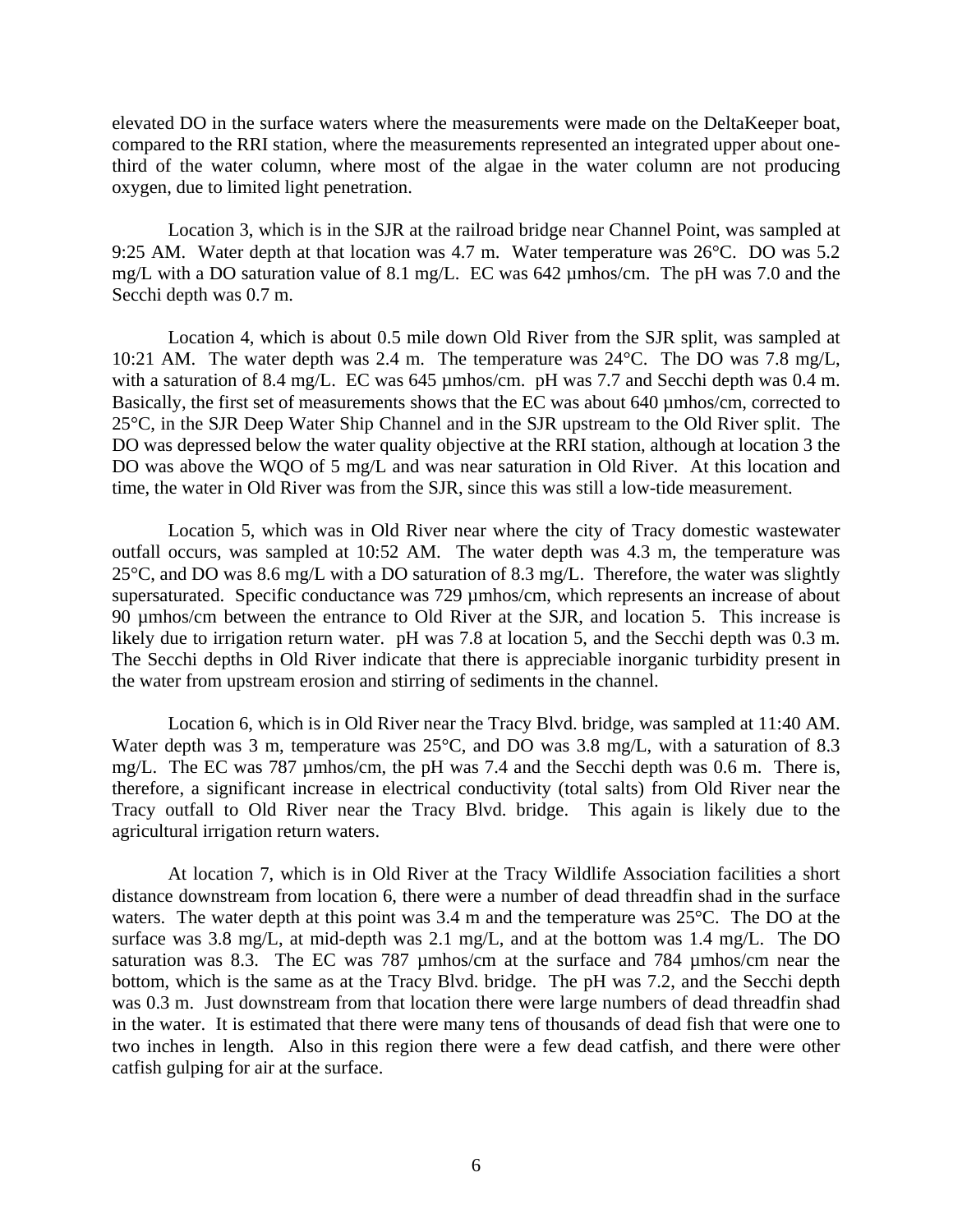Sampling location 8 was reached at 1:09 PM. This location is several miles downstream from location 7, in Old River near the area where it was indicated by the CVRWQCB staff (Pat Leary) that the community of Mountain House has proposed to discharge its domestic wastewaters. The water depth was 2.9 m, temperature was 25°C, and DO was 9.0 mg/L (with saturation of 8.3 mg/L). At this point, which was in early afternoon, algal photosynthesis had caused supersaturation conditions to occur in the surface waters of Old River. The EC was 864 µmhos/cm, the pH was 7.8, and the Secchi depth was 0.3 m. The pH of 7.8 is another indication that there was considerable photosynthesis occurring in the water column, raising the pH from the values just upstream from there. The EC had increased significantly. There are a number of large agricultural returns on the south side of Old River, which were discharging at the time and were apparently the source of the increase in EC.

 The DeltaKeeper boat proceeded as far as the Old River barrier. No samples were taken at this location. At the time of the visit, in early afternoon, there was no flow over the temporary rock barrier, and there was no head differential between the two sides, indicating that there was limited flow through the barriers.

 On the way back up Old River from the barrier, the boat stopped at location 9, which is just a short distance downstream from location 7. This location was reached at 2:11 PM. The water depth was 3 m and the temperature was 27°C at the surface and 25°C at the bottom. The DO at the surface was 4.6 mg/L, at mid-depth was 2.9 mg/L, and at the bottom was 2.0 mg/L. DO saturation was 8.0 mg/L at the surface. The EC was 791 µmhos/cm at the surface.

 The next measurement was made at 3:39 PM in Grant Line Canal just east of the barrier (location 10). The water depth was 4.9 m, temperature was  $25^{\circ}$ C, DO was 8.2 mg/L (with saturation at 8.3 mg/L), EC was 750 µmhos/cm, pH was 7.8, and Secchi depth was 0.4 m. There was about a two-foot head differential across the temporary rock barrier. The west side of the barrier had an elevated water level.

 According to the USGS website, the San Joaquin River at Vernalis flow on August 5, 2003, was about 1,500 cfs. The flow had been steady for the previous three or four days, in the range of 1,500 to 1,700 cfs. Data provided by C. Ruhl of the USGS showed that the flow of the SJR through the DWSC on August 5 was about 400 cfs. Therefore, the flow of Old River into the South Delta was about 1,100 cfs. This estimate does not consider agricultural diversions in the SJR downstream of Vernalis that were occurring at that time. These diversions, however, would not be expected to significantly change the estimate of the Old River flow.

 It was originally planned to tour Middle River from where it joins with Old River in the South Delta. However, this is a small channel that is essentially unnavigable, except in a shallow-draft boat.

#### **Water Quality Problems in the South Delta**

 Lee and Jones-Lee (2003a) summarized the DWR monitoring data for selected aspects of water quality in the South Delta as part of their Synthesis Report that was finalized in March 2003. A comparison between the data found on the August 5, 2003, tour and previously collected DWR data for the same area is presented below.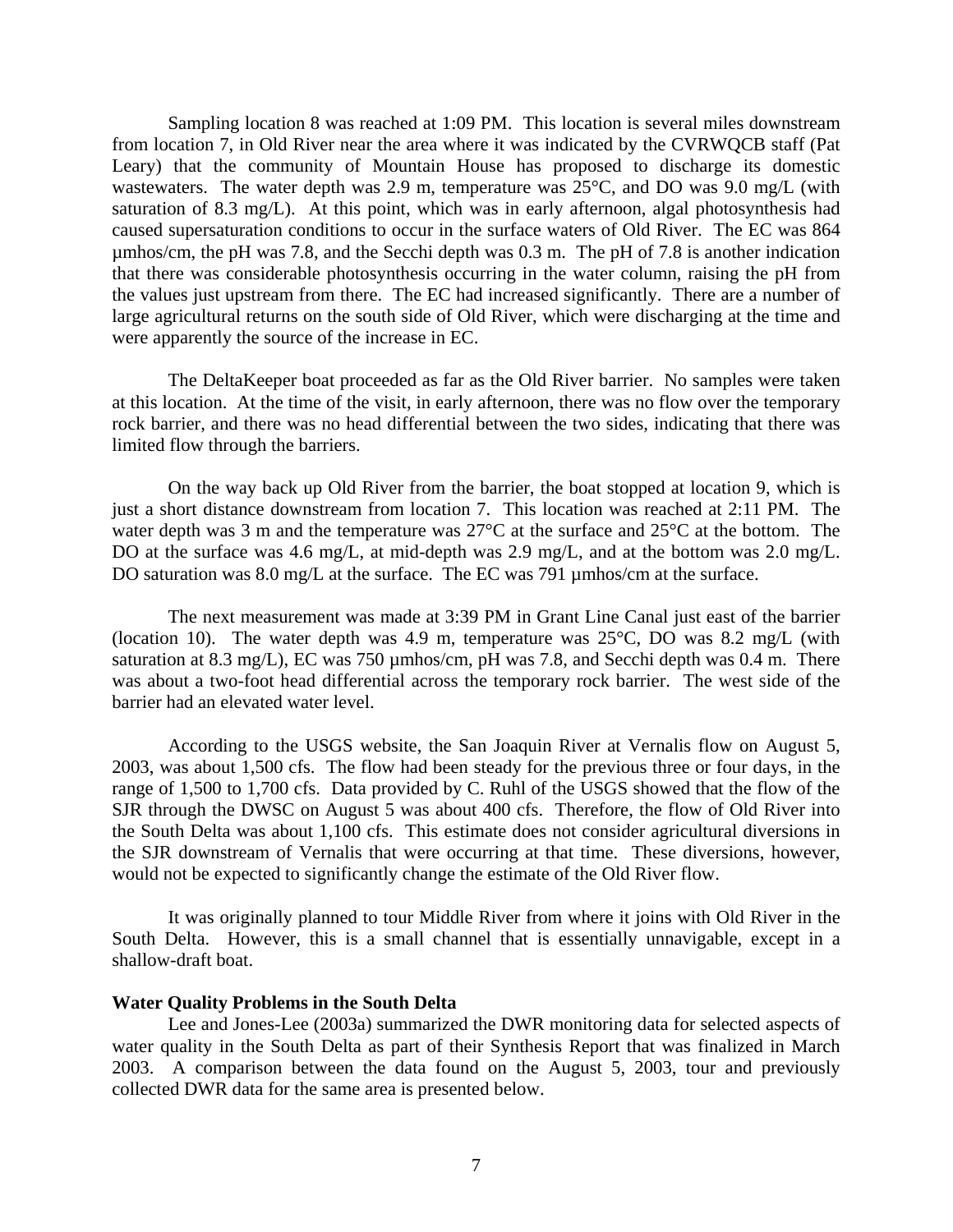**Dissolved Oxygen.** Overall, the water quality in the South Delta Old River channel on August 5, 2003, was significantly impaired due to low DO near the Tracy Blvd. bridge at the time the measurements were taken. The DWR monitoring station at the Tracy Wildlife Association facility, which is near where the dead fish were observed, showed that the August 5, 2003, DO from about midnight to about 6:00 AM was zero or near-zero throughout this period. It is likely that the fish kill that was observed in this region was due to low DO or a possible combination of low DO and toxicants (pesticides). For many toxic substances, low DO enhances the toxicity of the substance.

 Lee and Jones-Lee (2003a) presented a summary of the summer DO data that DWR had been collecting on several South Delta channels for 2001 and 2002, which showed a number of violations of the DO water quality objective of 5 mg/L. In order to examine the DO situation over the summer and fall relative to what was found on August 5, 2003, the 2003 DWR DO data for the continuous monitoring station on Old River at the Tracy Wildlife Association were examined. These data show that the DO was above the 5 mg/L water quality objective throughout the winter and spring. Beginning in early June, there were periods of several days when DO concentrations were found to be below the 5 mg/L water quality objective. Beginning on July 25 there were DO concentrations consistently below the 5 mg/L water quality objective in the morning hours each day. There was a period at the end of July and early August when the minimum DO concentrations were near zero each day. Throughout this period there were marked diel changes in DO typically of several mg/L from early morning to late afternoon. Except for about a week in mid-August, the DO concentrations each day were below the 5 mg/L water quality objective throughout the month until mid-September. After that time through the removal of the Old River temporary barrier at the west end of Old River (DMC barrier), there were occasional DO values below the water quality objective; however, most values were above. With the removal of the barrier, there were no values recorded that were below the water quality objective.

 On August 5 the water was turbid, with limited water clarity (as measured by Secchi depth). This was due to planktonic algae and inorganic turbidity. The low DO was likely due to the discharge of oxygen-demanding materials from the agricultural return waters or other unidentified sources, as well as the death and decay of algae that had developed in the channel. Several of the agricultural returns were discharging substantial amounts of surface-active material as foam near the discharge, indicating it was rich in organics.

 J. Herrick (pers. comm., 2003), manager of the South Delta Water Agency, has indicated that there is limited circulation of water through Old River near the Tracy Blvd. bridge as a result of the installation of the temporary barriers designed to control water levels in the South Delta channels associated with the export pumping of South Delta water in the federal and state projects. This, in turn, was allowing the growth of algae, their death and decay in the lower parts of the water column. Limited circulation, in turn, allows time for exertion of the oxygen demand added to the Old River channel. See Appendix A for additional discussions of the impact of the federal and state export projects on South Delta water issues.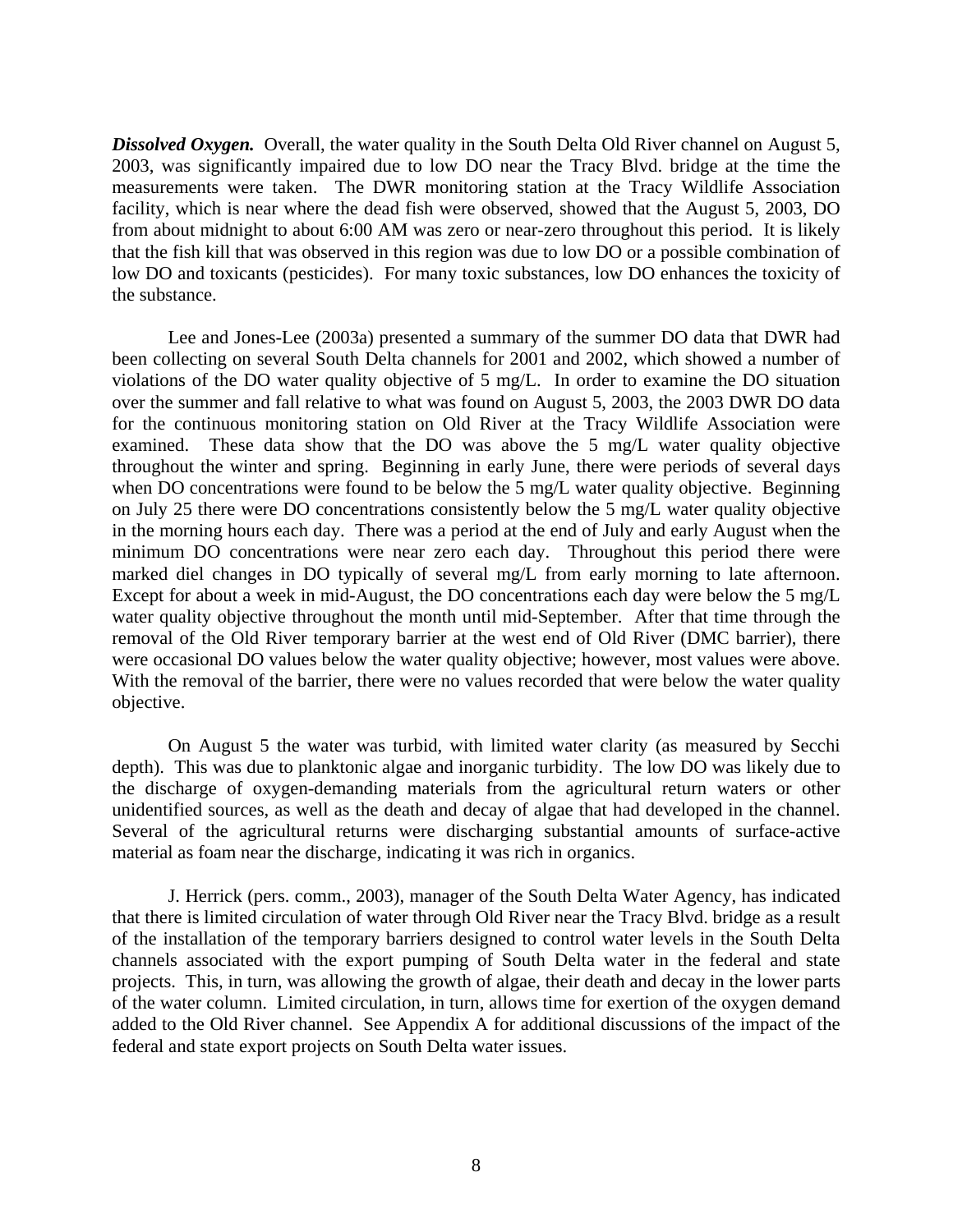As discussed by Lee and Jones-Lee (2003a), the DWR data clearly show that there are severe low-DO problems at times at several locations in the South Delta. The low-DO situation has led to the South Delta channels being listed on the Clean Water Act 303(d) list of impaired waterbodies, which requires that a TMDL be developed to control the oxygen demand sources and conditions that lead to the violations of the DO water quality objective in the South Delta.

**Total Salts.** One of the measurements made during the tour was electrical conductivity. Electrical conductivity is composed of ionic chemicals in solution, principally the bulk ions, such as sodium, calcium, magnesium, chloride, sulfate and occasionally nitrate. Total salts are important in water quality since they affect the use of water for domestic and agricultural purposes. They also affect aquatic life habitat, in that some forms of aquatic life are sensitive to salt.

 A review of Table 2 shows that Old River just downstream from the split with the SJR had an electrical conductivity (corrected to 25°C) of about 645 µmhos/cm. That value is quite similar to the SJR values that were taken further downstream at the railroad bridge near Channel Point (642 µmhos/cm) and off of the DWR Rough and Ready Island monitoring station (638 µmhos/cm). However, by the time Old River reached the area near the Tracy Outfall (map location 5 on Figure 1), the EC had increased to 729 µmhos/cm, and at Old River at Tracy Blvd. bridge, it had increased to 787 µmhos/cm. At the Tracy Wildlife Association, the EC was also 787 µmhos/cm. At location 8, near the proposed Mountain House wastewater discharge, it was 864 umhos/cm. Therefore, there was a substantial increase in the EC along Old River on the day of the tour, from about 645 µmhos/cm to about 865 µmhos/cm.

 The primary flow of Old River water from the SJR split is up through Solomon Slough/Doughty Cut to Grant Line Canal. There is little Old River flow through Old River by the Tracy Blvd. bridge. At the Grant Line Canal barrier, the electrical conductivity was 750 umhos/cm. All of these values have been corrected for temperature, to  $25^{\circ}$ C; therefore, they reflect an increase in salts. Typically, the electrical conductivity multiplied by about 0.55 to 0.7 equals the total dissolved solids (TDS) in mg/L (APHA, et al., 1995). Grober (pers. comm., 2003) has indicated that the TDS/EC ratio in the SJR at Vernalis is on the order of 0.59 to 0.65.

 It is apparent that there is addition of salt to Old River through to Grant Line Canal or to the Old River temporary barrier. In order to examine the cause of this increase, information was obtained on one potential source – namely, the city of Tracy's wastewater discharges. Kummer (pers. comm., 2003) provided information on the EC content of Tracy's wastewater discharges. He reported that average monthly flows for the Tracy wastewater discharge are 8.1 mgd, which translates to 12 cfs. Tracy's wastewaters' average monthly electrical conductivity is 1,700 µmhos/cm. These wastewaters discharge into the SJR. At the time of the tour, upstream of this location near the SJR Old River split had a conductivity of 645 umhos/cm. Near the Tracy wastewater discharge, the electrical conductivity was 729 µmhos/cm. Therefore, in passing from the SJR Old River split to location 5, there is an appreciable addition of salt. This salt, however, was not coming from the wastewaters. As discussed above, the flow of Old River at the time of the tour near Tracy's wastewater discharge was on the order of 1,000 to 1,100 cfs. The maximum calculated increase in salt due to Tracy's discharge is about 14  $\mu$ mhos/cm above the Old River background. Therefore, Tracy is not at this time a significant source of salt.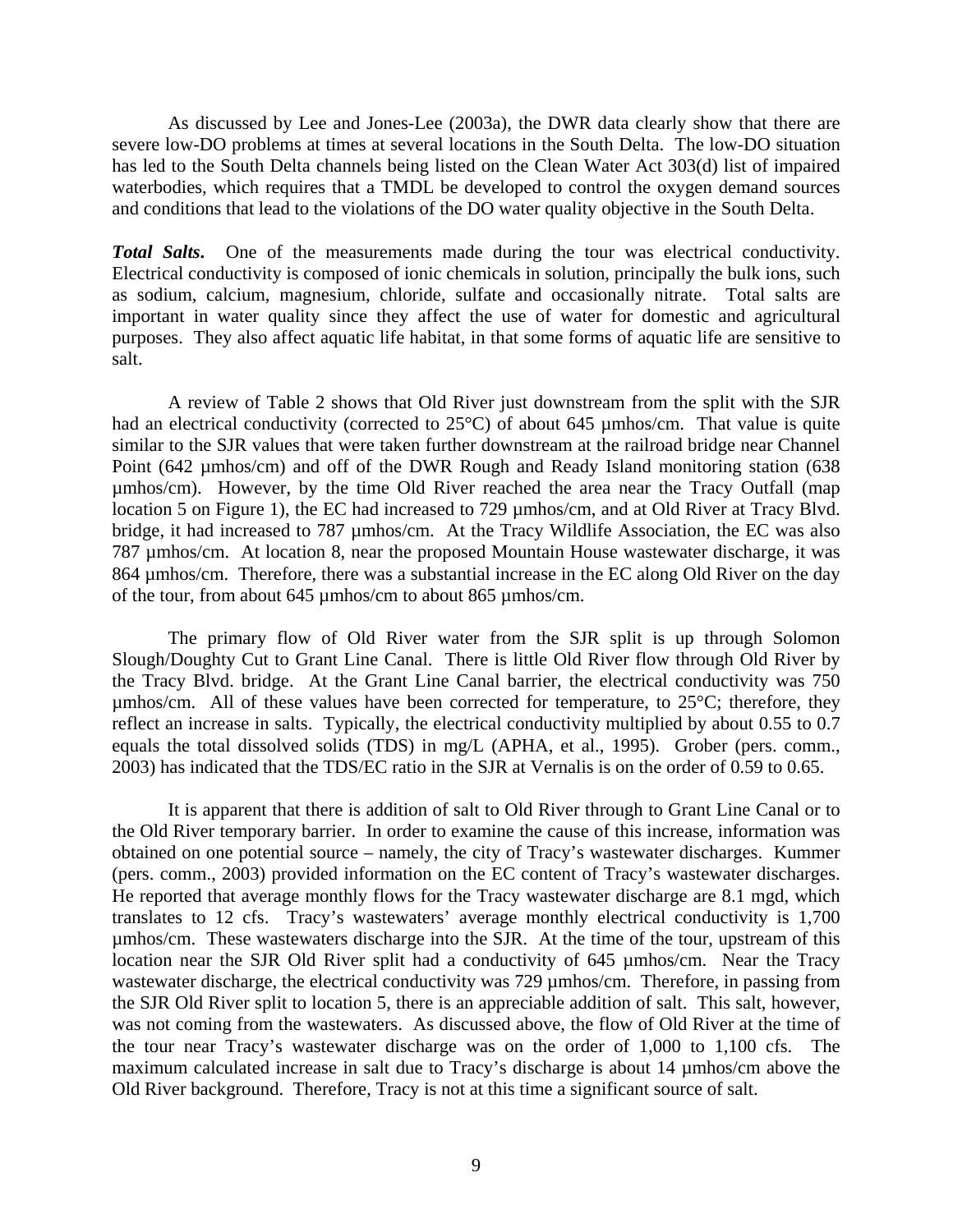The situation with respect to the significance of the impact of Tracy's wastewater input on Old River's water quality can change, however, during the time when limited amounts of SJR water are allowed to pass into the South Delta through the SJR Old River split. These conditions can potentially occur when the Head of Old River barrier is in place – i.e., preventing most of the SJR water at Vernalis from entering Old River. It is understood from discussions with DWR staff, however, that, even when the Head of Old River barrier is in place, appreciable flow of SJR Vernalis water is allowed to pass into the South Delta via Old River.

 The other source of salt is irrigation return water. Agricultural activities along Old River are removing water from Old River, using the water for irrigation, and returning the tailwater, with essentially the same salt load, back to Old River – i.e., there is not a major buildup of salts in the soils, except as discussed below. While the agricultural use of the water generally does not add any salts to the water that were not already there, removing water and leaching the salts that are present in the irrigation water from the soils, which is then discharged back to the channels in irrigation return water, results in an increase in salt that is seen, proceeding from the SJR Old River split to the western part of Old River and to Grant Line Canal at the barrier.

 Examination of the EC data for the SJR as it enters Old River, compared to the EC data at the Grant Line Canal temporary barrier obtained on the same day, shows that there is an increase in EC of about 100 µmhos/cm between the two locations. Since apparently there are no other major sources of salts, this increase appears to be due to agricultural tailwater discharges. Based on DWR data for northern and Central Delta islands, the authors (Lee and Jones-Lee, unpublished) have found that agriculture on the Delta islands takes water from the channels at one conductivity, and returns it to the channels in tailwater at three times that conductivity  $-$  i.e., there is a 3-to-1 evaporative concentration of salts associated with agricultural activities in the northern and Central Delta. From these results, it appears, that part of the salt buildup in South Delta channel water is due to irrigation return water. Grober (pers. comm., 2003) provided the following discussion of this issue.

*"I think a 3 to 1 ratio is extremely high (and unlikely) for tailwater returns but... to better answer your question we should get some definitions in order. Tailwater, as name implies, is water that runs off the tail end of a field during and immediately after an irrigation event. Little or no evapoconcentration of this water can occur during the short time the water is on the field. The water is more likely to mobilize new salts from the soil than it is to evapoconcentrate salts in the irrigation water. Most evapoconcentration will occur in the root zone when water is used by the crop and salt is left in this zone. There could easily be a 3 to 1 or more net evapoconcentration of salt in the root zone when you factor in subsequent irrigations that mobilize residual salt from prior irrigations. This salt must either build-up in the root zone or be leached to groundwater.* 

*Since many areas of the Delta are at or below sealevel, shallow groundwater must be pumped to provide drainage for crops. I imagine it's this pumped groundwater that you're considering. In many parts of the Delta there are deep ditches in which tailwater returns and shallow groundwater commingle and are then pumped back into the Delta.*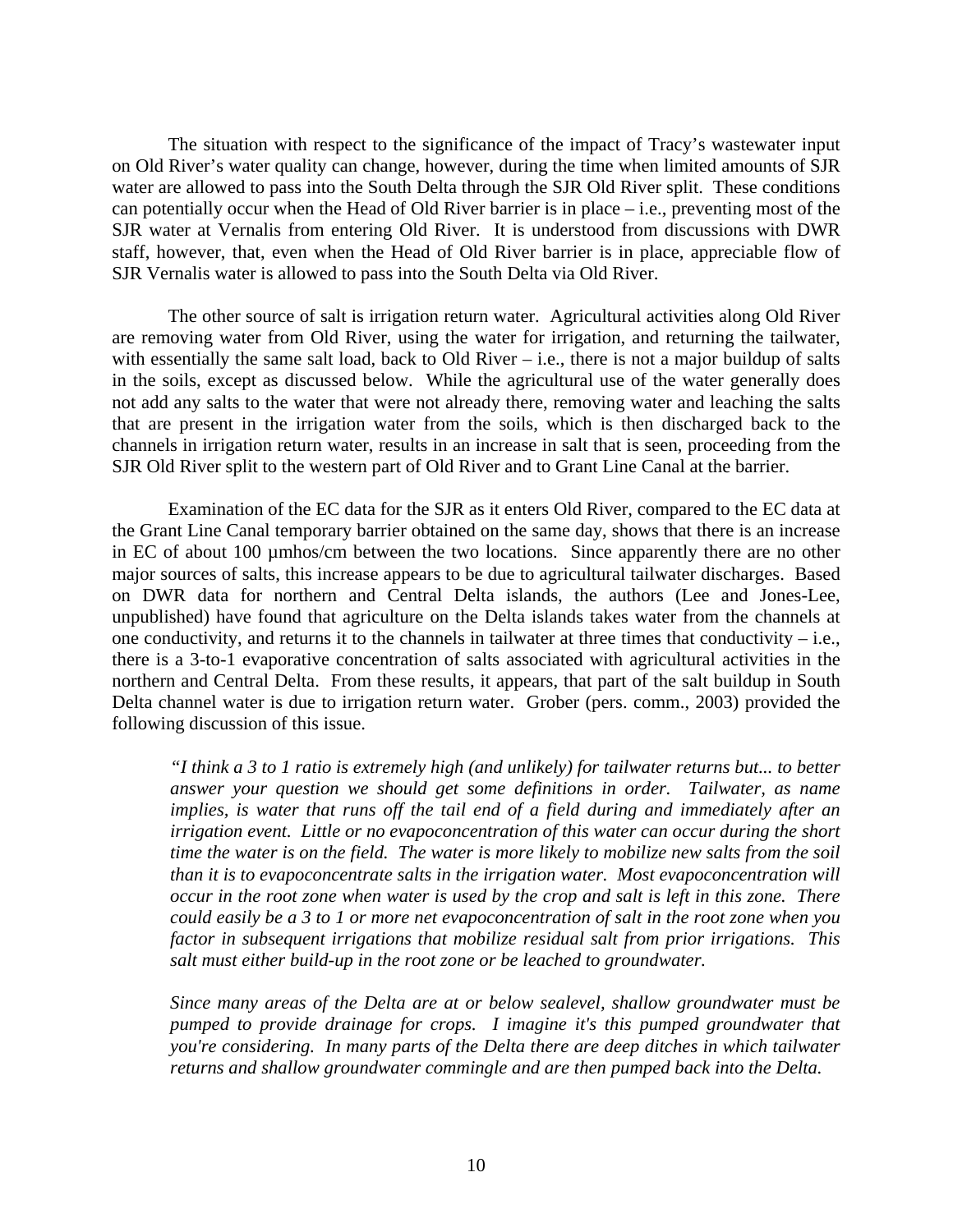*It is not unreasonable to assume an application efficiency of 65% for the San Joaquin Valley/ Delta. If one further assumes that there is no leaching requirement, all of the salts in the supply water must be conveyed by the 35% (or less) of the water remaining after crop requirements (over the long term). Or, in equation form, 100% salt divided by 35% = 2.8, roughly a factor of 3."* 

A. Hildebrand (pers. comm., 2003) added the following comment to Grober's discussion.

*"The assimilative capacity of the river is being more than used up by the drainage of imported salt from the CVP westside service area. A crop must consume a rather fixed amount of water that is evaporated through its leaves in order to grow a pound of biomass. This necessarily results in drainage water that contains most of the salt in incoming irrigation water with substantially less dilution. The only way a farmer can prevent this is to stop irrigating and go out of business.* 

*Pre-CVP there was no salinity problem in the South Delta. Indigenous salts in surface waters result largely from the weathering of soils. They enter the stream system primarily during high flows and reach the ocean before concentration becomes a problem."* 

 As discussed above, the western Delta channels, which include Old River near Tracy Blvd., are listed as 303(d) impaired waterbodies due to excessive salt, with agriculture as the source (US EPA, 2003). It appears from the information available through the results of the tour and analysis of the DWR data, that the salts that are causing this impairment are derived from the SJR watershed upstream of the SJR at Vernalis. There is local South Delta input of salts primarily from agricultural use of the water that enters the Delta from the SJR. Hildebrand (pers. comm., 2003) stated that,

*"Violation of the salinity standards in South Delta channels can be avoided by restoring unidirectional flow in each channel reach, and by using the barriers to provide intermittent flushing of the Tracy sewer outfall."* 

 A key issue in this matter is that the SJR at Vernalis has been found to contain excessive salt, resulting in a TMDL being issued to control the salt content. The SWRCB (1998) has established the water quality objective for EC for the San Joaquin River at Airport Way Bridge, Vernalis; Old River near Middle River; Old River at Tracy Blvd. Bridge; and San Joaquin River at Brandt Bridge for the maximum 30-day running average of mean daily measurements as 700 µmhos/cm for the period April 1 through August 31, and 1,000 µmhos/cm for the period September 1 through March 31

 At a Public Workshop for the control of Salt and Boron Discharges to the San Joaquin River held on January 30, 2004, Herrick indicated that irrigation in the South Delta occurs for some farmers through the fall and winter. Therefore, the SWRCB salinity water quality objective for the South Delta channels of 1,000 umhos/cm for September 1 through March 31 may need to be lowered to 700 µmhos/cm to protect South Delta irrigated agriculture from excess salt.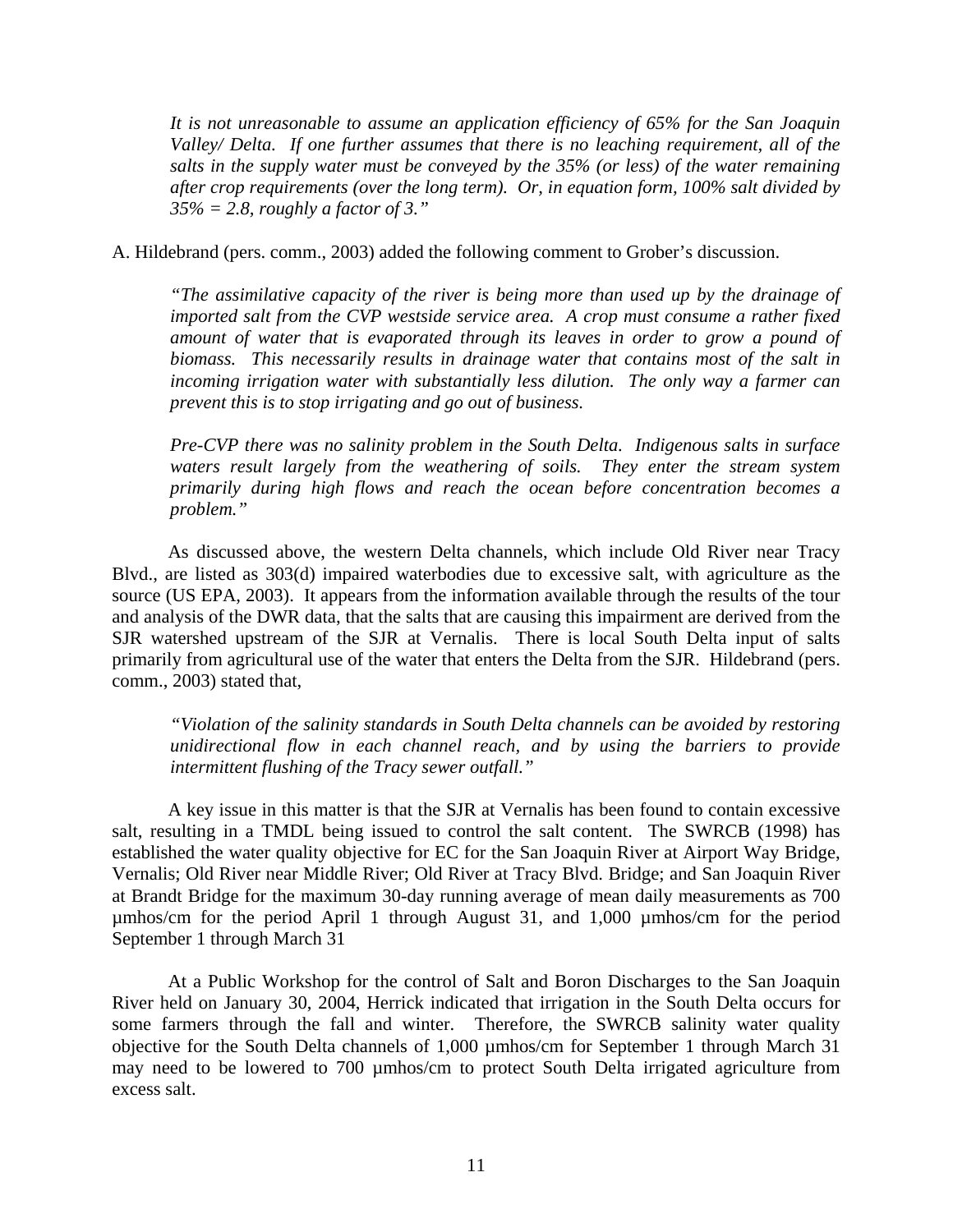Table 3 presents a summary of the EC data for the DWR monitoring stations on the South Delta channels. The data presented in Table 3 are based on DWR's South Delta barrier water quality monitoring program. The DWR EC data is presented in Table 3 in µS/cm, which is equivalent to the µmhos/cm discussed in other sections of this report. As discussed by Lee and Jones-Lee (2003a), DWR maintains two sets of monitoring stations in the South Delta. In 2003 there were three locations where EC, DO and several other parameters were monitored every 15 minutes. As shown, DWR has been expanding the number of continuous monitoring locations from 2001 through 2003. A map showing the DWR South Delta barrier sampling locations is presented in Figure 2.

 The mean and standard deviation of the monthly EC data were computed from the DWR database and recorded in Table 3 out of the continuous monitoring dataset. The change in EC shown in the last week of October is associated with the removal of the temporary barriers. Table 3 also presents the weekly grab sampling EC data obtained by DWR at several locations in South Delta channels. The four (or five) weekly sampling events were averaged for the month and the standard deviation computed. These values are also presented in Table 3. As shown, at times the EC of the South Delta channels during the summer is considerably above the water quality objective for the South Delta channels. Note that some of the grab sampling data show major changes in the EC from one week to the next, likely reflecting the influence of Sacramento River water entering the South Delta at times, causing a significantly lower EC.

 As Lee and Jones-Lee (2004) discuss, in order for irrigated agriculture to continue in the South Delta and not cause violations of the existing water quality objective for South Delta channels, the salt loads that are contributed to Old River by the San Joaquin River will need to be significantly decreased from that proposed in the current TMDL. At the Public Workshop for the control of Salt and Boron Discharges to the San Joaquin River held on January 30, 2004, several participants suggested that ultimately there will be need to reduce the water quality objective for EC at Vernalis below the current objective of 700 µmhos/cm during irrigation season. Until this is done, there will be violations of the EC water quality objective in the South Delta channels, primarily caused by salts delivered to the South Delta by the SJR, with some small increase in salt concentrations caused by South Delta irrigation.

*Other Water Quality Problems*. There are also aquatic life toxicity problems (Lee and Jones-Lee, 2004), where South Delta channels are listed for OP-pesticide-caused toxicity and unknown-caused toxicity as part of the Clean Water Act 303(d) listing. Further, the DWR data show that there are excessive nutrients (nitrogen and phosphorus compounds) that lead to the excessive algal growth found in the South Delta channels, especially the Old River channel near the Tracy Blvd. bridge. The South Delta channels are also impacted by upstream and, likely, local erosion of the channels, which leads to increased turbidity, low light penetration and shoaling. This, in turn, is adverse to aquatic life habitat.

 While not specifically monitored, another expected problem with South Delta water quality is excessive total organic carbon (TOC) compared to the concentration that the US EPA has recommended for raw water supplies that can be treated without TOC removal. Since this water is exported, to some extent, for domestic water supply purposes, the high organic content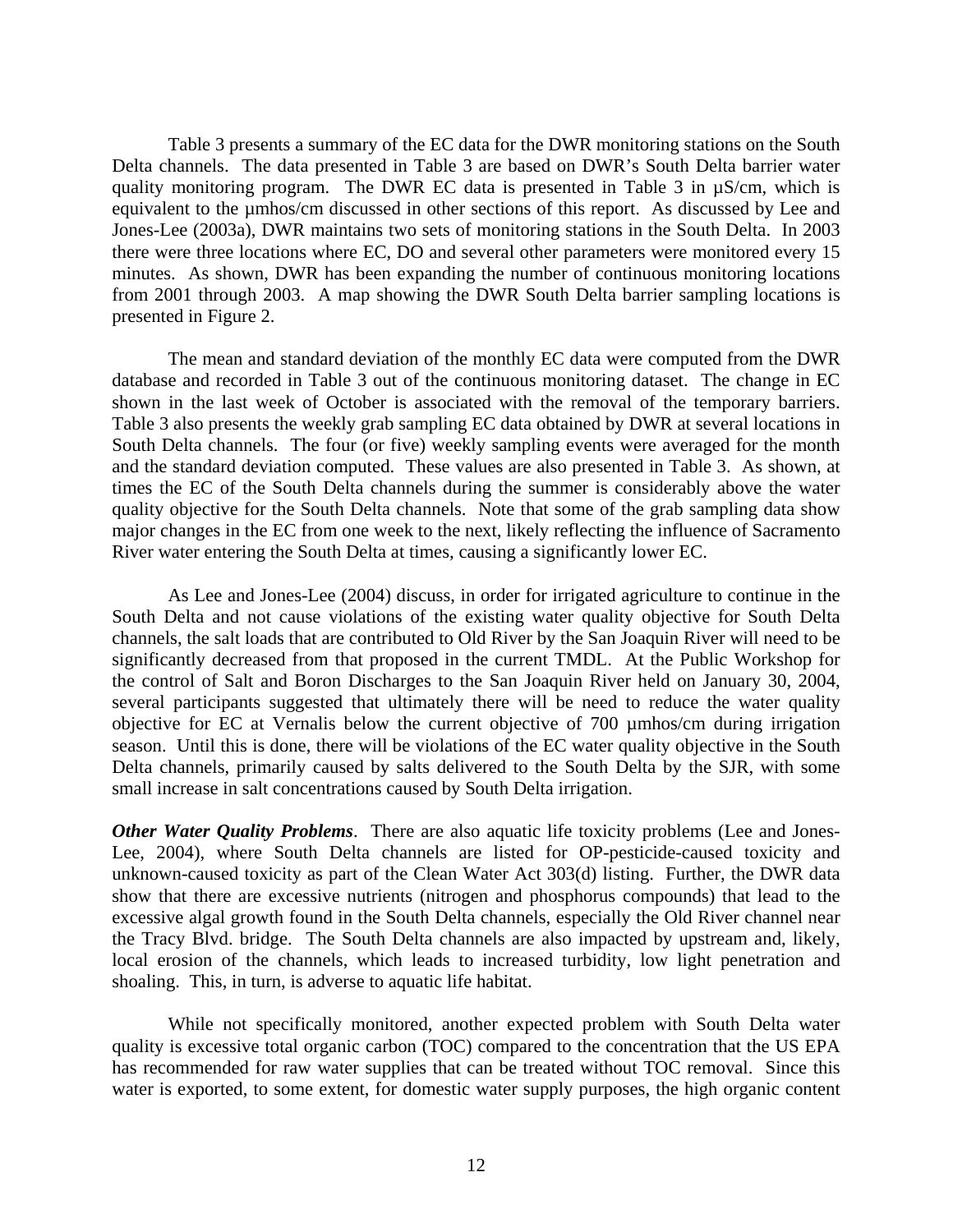| 2001 Bouth Dena Speeme Conductivity           |              |                          |                          |                          |                                    |                          |                          |                          |                          |                          |  |
|-----------------------------------------------|--------------|--------------------------|--------------------------|--------------------------|------------------------------------|--------------------------|--------------------------|--------------------------|--------------------------|--------------------------|--|
| <b>Month</b>                                  | Location     |                          |                          |                          |                                    |                          |                          |                          |                          |                          |  |
|                                               | Head of      | Old River<br>Old River   |                          | Old River at             | Doughty                            | Grant                    | Grant                    | Middle                   | Middle                   | Middle                   |  |
|                                               | Old River    | at Tracy                 | at Tracy                 | Delta                    | Cut                                | Line                     | Line                     | River at                 | River at                 | River at                 |  |
|                                               |              | Blvd                     | Wildlife                 | Mendota                  |                                    | Canal                    | Canal at                 | Union                    | Tracy                    | Undine                   |  |
|                                               |              |                          | Association              | Canal                    |                                    | above                    | Tracy                    | Point                    | Blvd.                    | Rd.                      |  |
|                                               |              |                          |                          |                          |                                    | barrier                  | Blvd.                    |                          |                          |                          |  |
| $EC$ ( $\mu$ S/cm)* - Continuous Measurements |              |                          |                          |                          |                                    |                          |                          |                          |                          |                          |  |
| June                                          |              |                          | 894±102                  |                          |                                    |                          | $\overline{\phantom{0}}$ |                          | $\overline{\phantom{0}}$ |                          |  |
| July                                          | $737 + 34$   |                          | $883 \pm 38$             |                          | $\blacksquare$                     | $\overline{\phantom{a}}$ | $\overline{\phantom{0}}$ | $\overline{\phantom{a}}$ | $\overline{\phantom{0}}$ |                          |  |
| Aug                                           | $761 + 29$   | $\overline{\phantom{0}}$ | $907+29$                 | $\overline{\phantom{a}}$ | $\overline{\phantom{a}}$           | $\overline{\phantom{a}}$ | $\overline{\phantom{a}}$ | $\overline{\phantom{a}}$ | $\overline{\phantom{a}}$ | $\overline{\phantom{a}}$ |  |
| Sept                                          | $751 \pm 36$ | $\overline{\phantom{a}}$ | $860+50$                 | $\blacksquare$           | $\overline{\phantom{0}}$           | $\overline{\phantom{0}}$ | $\overline{\phantom{0}}$ | $\overline{\phantom{0}}$ | $\overline{\phantom{0}}$ | $\overline{\phantom{0}}$ |  |
| Oct-                                          | $689 \pm 12$ | $\overline{\phantom{a}}$ | $855 + 20$               |                          |                                    |                          |                          |                          |                          | $\overline{\phantom{0}}$ |  |
| 1st 3 wks                                     | $**$         |                          | $**$                     |                          |                                    |                          |                          |                          |                          |                          |  |
| $Oct -$                                       |              | $\overline{a}$           |                          |                          |                                    |                          |                          |                          |                          |                          |  |
| final wk                                      |              |                          |                          |                          |                                    |                          |                          |                          |                          |                          |  |
|                                               |              |                          |                          |                          | $EC$ ( $\mu$ S/cm)* - Grab Samples |                          |                          |                          |                          |                          |  |
| June                                          | $678 + 55$   | $884 \pm 101$            |                          |                          | 745±114                            | $765 + 55$               | $763 + 56$               | $351 \pm 11$             | $381 \pm 16$             | $732 + 29$               |  |
| July                                          | $695 \pm 30$ | $840{\pm}50$             |                          |                          | $775 + 25$                         | $802 + 32$               | 796±32                   | $323 \pm 33$             | $371 + 32$               | $730 + 17$               |  |
| Aug                                           | $742 + 22$   | 899±32                   | $\overline{\phantom{a}}$ | $\overline{\phantom{0}}$ | $808 + 35$                         | $808 \pm 16$             | $806 \pm 17$             | $380 + 45$               | $422 + 46$               | $756 + 22$               |  |
| Sept                                          | $701 \pm 34$ | $816 \pm 58$             | $\overline{a}$           | $\overline{\phantom{a}}$ | $778 + 62$                         | 796±54                   | $824 + 84$               | $468 + 10$               | $575 \pm 104$            | $741 + 50$               |  |
| Oct -                                         | $667 \pm 21$ | $860 + 37$               | $\overline{\phantom{0}}$ | $\overline{\phantom{0}}$ | $742 \pm 14$                       | $745 + 32$               | $742 + 29$               | $493 \pm 35$             | $724 \pm 38$             | $629 \pm 110$            |  |
| 1st 3 wks                                     |              |                          |                          |                          |                                    |                          |                          |                          |                          |                          |  |
| Oct-                                          | $386 + 4$    | 657                      |                          |                          | 497                                | 395                      | 477                      | 552                      | 502                      | 383                      |  |
| final wk                                      |              |                          |                          |                          |                                    |                          |                          |                          |                          |                          |  |

**Table 3 2001 South Delta Specific Conductivity** 

 $*$  EC is expressed as a monthly average  $\pm$  one standard deviation

- Data not available

\*\* Measurement based on only 2.5 days of data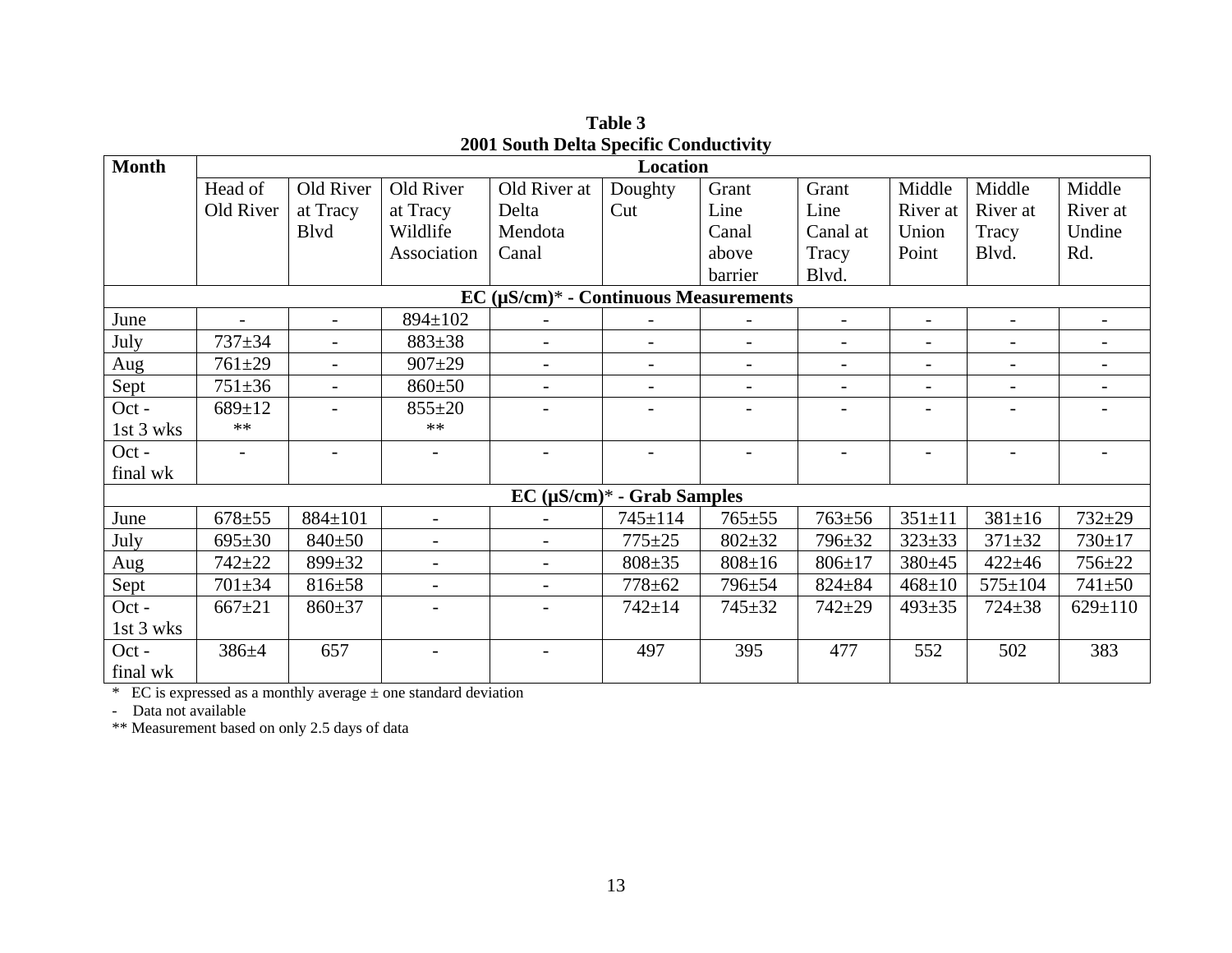| <b>Month</b>                                                        | -002 Bouth Dena Specific Contractivit<br>Location |                          |                          |                    |                              |                          |                          |                          |                          |                          |               |
|---------------------------------------------------------------------|---------------------------------------------------|--------------------------|--------------------------|--------------------|------------------------------|--------------------------|--------------------------|--------------------------|--------------------------|--------------------------|---------------|
|                                                                     | Head of                                           | Old                      | Old River                | Old River at Delta |                              | Doughty                  | Grant                    | Grant                    | Middle                   | Middle                   | Middle        |
|                                                                     | Old River                                         | River at                 | at Tracy                 | Mendota            |                              | Cut                      | Line                     | Line                     | River                    | River at                 | River at      |
|                                                                     |                                                   | Tracy                    | Wildlife                 | Canal              |                              |                          | Canal                    | Canal at                 | at                       | Tracy                    | Undine        |
|                                                                     |                                                   | <b>B</b> lvd             | Association              |                    |                              |                          | above                    | Tracy                    | Union                    | Blvd.                    | Rd.           |
|                                                                     |                                                   |                          |                          |                    |                              |                          | barrier                  | Blvd.                    | Point                    |                          |               |
| $EC$ ( $\mu$ S/cm)* - Continuous Measurements                       |                                                   |                          |                          |                    |                              |                          |                          |                          |                          |                          |               |
| June                                                                | $769 \pm 28$                                      | $\overline{a}$           | $935 + 53$               | $482 \pm 104$      |                              |                          |                          | $\blacksquare$           | $\overline{a}$           | $\overline{\phantom{0}}$ | $769 \pm 28$  |
| July                                                                | 748±27                                            | $\overline{\phantom{a}}$ | $857 + 28$               |                    | $844 \pm 139$                | $\overline{\phantom{0}}$ | $\overline{\phantom{0}}$ | $\overline{\phantom{a}}$ | $\overline{\phantom{a}}$ | $\overline{\phantom{a}}$ | $744 + 27$    |
| Aug                                                                 | 795±37                                            | $\overline{a}$           | $905 \pm 33$             |                    | $967 \pm 125$                |                          |                          |                          |                          | $\overline{\phantom{m}}$ | $791 \pm 38$  |
| Sept                                                                | $803 \pm 30$                                      | $\overline{\phantom{a}}$ | $905 \pm 31$             |                    | $1036 \pm 70$                | $\overline{\phantom{a}}$ | $\overline{\phantom{a}}$ | $\overline{\phantom{a}}$ | $\overline{\phantom{a}}$ | $\overline{\phantom{0}}$ | $800 \pm 39$  |
| Oct-                                                                | $751 + 37$                                        | $\overline{\phantom{a}}$ | $1008 + 53$              | $1094 \pm 98$      |                              |                          |                          |                          |                          | $\overline{\phantom{a}}$ | 750±29        |
| first 3                                                             |                                                   |                          |                          |                    |                              |                          |                          |                          |                          |                          |               |
| wks                                                                 |                                                   |                          |                          |                    |                              |                          |                          |                          |                          |                          |               |
| Oct-                                                                | 444±49                                            | $\overline{\phantom{a}}$ | $713 \pm 103$            | $1063 \pm 126$     |                              |                          |                          |                          |                          | $\overline{\phantom{a}}$ | $435 \pm 40$  |
| final wk                                                            |                                                   |                          |                          |                    |                              |                          |                          |                          |                          |                          |               |
|                                                                     |                                                   |                          |                          |                    | $EC (µS/cm)* - Grab Samples$ |                          |                          |                          |                          |                          |               |
|                                                                     |                                                   |                          |                          | Upstream           | Dnstream                     |                          |                          |                          |                          |                          |               |
| June                                                                | $717 + 31$                                        | $915 \pm 76$             |                          | $443 \pm 110$      | $474 \pm 136$                | $825 + 59$               | $813 + 41$               | $811 \pm 48$             | $320 \pm 56$             | $367 + 54$               | 755±46        |
| July                                                                | $717 \pm 60$                                      | 868±37                   | $\overline{\phantom{0}}$ | $702 + 268$        | 798±263                      | 788±50                   | $820 \pm 17$             | $814 \pm 14$             | $269 \pm 30$             | 298±47                   | 758±23        |
| Aug                                                                 | $777 + 27$                                        | $898 + 29$               | $\overline{\phantom{a}}$ | $965 \pm 119$      | $998 \pm 148$                | $864 + 47$               | $865 \pm 35$             | $864 \pm 33$             | $332+30$                 | 394±101                  | $813 \pm 37$  |
| Sept                                                                | $766 \pm 23$                                      | $852 + 94$               | $\overline{\phantom{a}}$ | $1077 + 28$        | $1073 \pm 39$                | $861 \pm 19$             | $857 \pm 12$             | $857 \pm 15$             | $426 + 22$               | $650 \pm 198$            | $817 \pm 25$  |
| Oct-                                                                | $721 + 43$                                        | 998±61                   |                          | $1140 \pm 73$      | $1137 \pm 65$                | $834 \pm 38$             | $841 \pm 46$             | $831 + 46$               | $505 \pm 84$             | 784±26                   | $691 \pm 132$ |
| first 3                                                             |                                                   |                          |                          |                    |                              |                          |                          |                          |                          |                          |               |
| wks                                                                 |                                                   |                          |                          |                    |                              |                          |                          |                          |                          |                          |               |
| Oct-                                                                | $471 + 2$                                         | 746                      |                          | 969                | 966                          | 449                      | 444                      | 439                      | 465                      | 416                      | 718           |
| final wk                                                            |                                                   |                          |                          |                    |                              |                          |                          |                          |                          |                          |               |
| * EC is expressed as a monthly average $\pm$ one standard deviation |                                                   |                          |                          |                    |                              |                          |                          |                          |                          |                          |               |

**Table 3 (continued) 2002 South Delta Specific Conductivity** 

- Data not available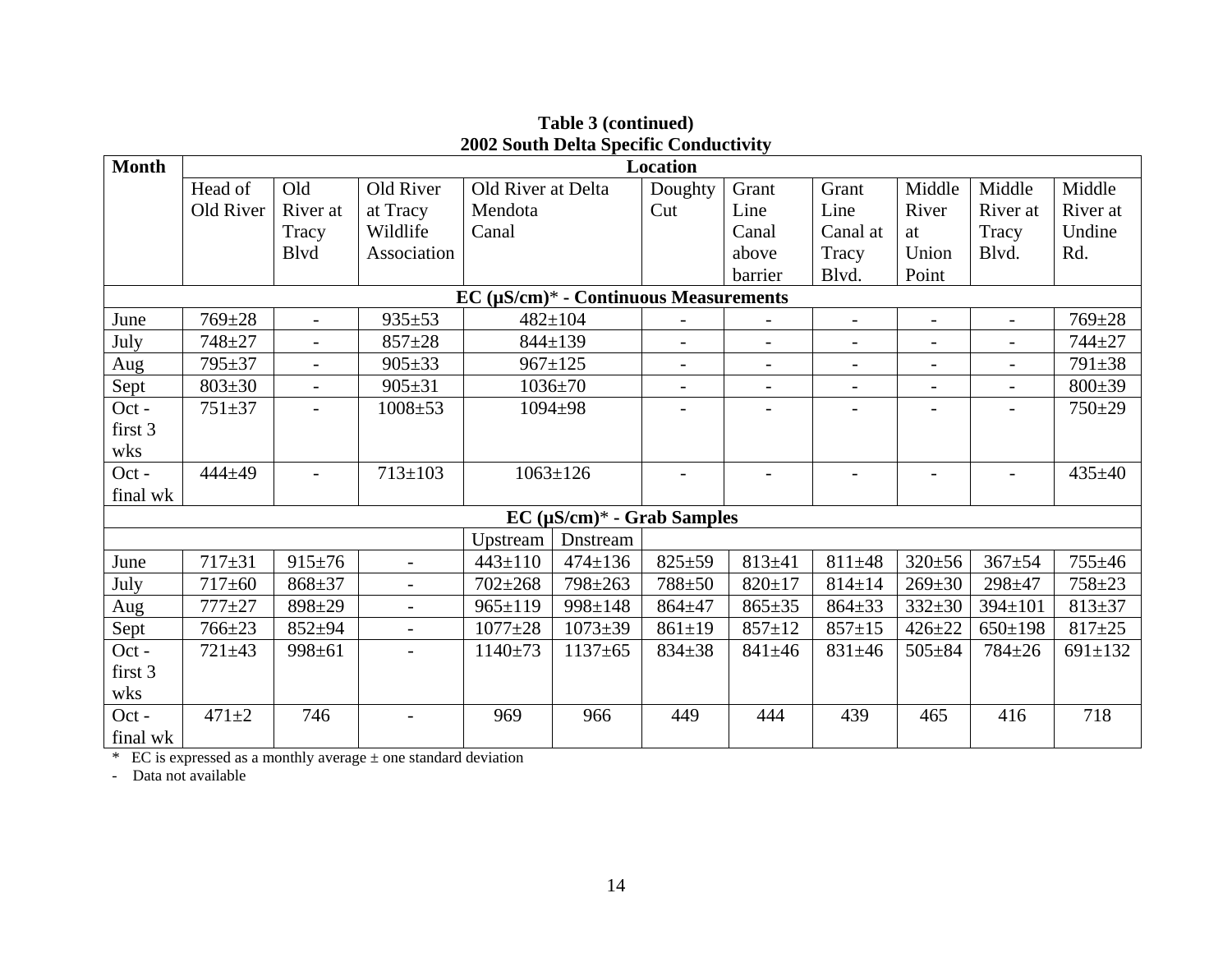| <b>Month</b>                                  | 2009 Bouth Dena Speeme Conductivity<br>Location |                          |               |                                    |                          |                          |                          |               |              |              |  |
|-----------------------------------------------|-------------------------------------------------|--------------------------|---------------|------------------------------------|--------------------------|--------------------------|--------------------------|---------------|--------------|--------------|--|
|                                               |                                                 |                          |               |                                    |                          |                          |                          |               |              |              |  |
|                                               | Head of                                         | Old                      | Old River     | Old River                          | Doughty                  | Grant                    | <b>Grant Line</b>        | Middle        | Middle       | Middle       |  |
|                                               | Old River                                       | River at                 | at Tracy      | at Delta                           | Cut                      | Line                     | Canal at                 | River at      | River at     | River at     |  |
|                                               |                                                 | Tracy                    | Wildlife      | Mendota                            |                          | Canal                    | Tracy                    | Howard        | Tracy        | Undine       |  |
|                                               |                                                 | Blvd.                    | Association   | Canal                              |                          | above                    | Blvd.                    | Road          | Blvd.        | Rd.          |  |
|                                               |                                                 |                          |               |                                    |                          | barrier                  |                          |               |              |              |  |
| $EC$ ( $\mu$ S/cm)* - Continuous Measurements |                                                 |                          |               |                                    |                          |                          |                          |               |              |              |  |
| June                                          | $514 \pm 31$                                    | $\blacksquare$           | $647 + 45$    | $503 \pm 145$                      |                          |                          | $\blacksquare$           | $490 \pm 81$  | $263 \pm 39$ | $518 + 28$   |  |
| July                                          | $670+78$                                        | $\overline{\phantom{a}}$ | 749±79        | $606 \pm 100$                      | $\overline{\phantom{a}}$ | $\overline{\phantom{a}}$ | $ \,$                    | $533 \pm 171$ | $217+28$     | $662 \pm 61$ |  |
| Aug                                           | $685 \pm 34$                                    | $\overline{\phantom{a}}$ | 786±34        | 888±97                             | $\blacksquare$           | $\blacksquare$           | $\blacksquare$           | $687 + 120$   | $232 + 29$   | $710 \pm 33$ |  |
| Sept                                          | $689 + 33$                                      | $\overline{\phantom{a}}$ | $818 + 45$    | 898±67                             | $\overline{\phantom{a}}$ |                          | $\overline{\phantom{a}}$ | $623 \pm 145$ | $318 + 39$   | 725±49       |  |
| Oct-                                          | $641 + 44$                                      |                          | $905 \pm 53$  | $951 \pm 166$                      | $\overline{\phantom{a}}$ | $\overline{\phantom{a}}$ | $\overline{\phantom{a}}$ | $525 \pm 78$  | $445 + 21$   | $635 + 50$   |  |
| 1st 3 wks                                     |                                                 |                          |               |                                    |                          |                          |                          |               |              |              |  |
| Oct-                                          | $435 \pm 56$                                    | $\overline{\phantom{a}}$ | $701 + 99$    | $877 \pm 114$                      | $\overline{\phantom{a}}$ | $\overline{\phantom{a}}$ | $\overline{\phantom{a}}$ | $544 + 95$    | $468 \pm 25$ | $444 + 74$   |  |
| final wk                                      |                                                 |                          |               |                                    |                          |                          |                          |               |              |              |  |
|                                               |                                                 |                          |               | $EC$ ( $\mu$ S/cm)* - Grab Samples |                          |                          |                          |               |              |              |  |
|                                               | Head of                                         | Old                      | Old River     | Old River                          | Doughty                  | <b>GLC</b>               | GLC at                   | Middle        | Middle       | Middle       |  |
|                                               | Old River                                       | River at                 | at DMC -      | at DMC-                            | Cut                      | above                    | Tracy                    | River at      | River at     | River at     |  |
|                                               |                                                 | Tracy                    | upstream      | downstream                         |                          | barrier                  | Blvd.                    | Union         | Tracy        | Undine       |  |
|                                               |                                                 | Blvd.                    |               |                                    |                          |                          |                          | Point         | Blvd.        | Rd.          |  |
| June                                          | $480 + 45$                                      | $617 + 55$               | 459±122       | $372 + 55$                         | $494 \pm 23$             | $541 + 21$               | $536 \pm 13$             | $217 \pm 40$  | $293 + 73$   | $511 \pm 46$ |  |
| July                                          | $655 \pm 60$                                    | $792 \pm 60$             | $500+53$      | $426 + 95$                         | $718 + 43$               | 729±72                   | $726 \pm 68$             | $185 \pm 18$  | $214 + 29$   | $684 + 70$   |  |
| Aug                                           | $688 + 21$                                      | $800 \pm 34$             | $768 + 189$   | $661 \pm 229$                      | 739±35                   | 754±41                   | $745 + 27$               | $203 \pm 8$   | $247 + 48$   | $724 + 41$   |  |
| Sept                                          | $671 + 23$                                      | $818 + 46$               | 849±62        | $844 + 62$                         | $745 + 22$               | $744 \pm 19$             | $746 + 26$               | $294 + 59$    | $348 + 29$   | $743 + 56$   |  |
| Oct-                                          | $617 \pm 1**$                                   | 898±89                   | $956 \pm 114$ | 994±219                            | $728 + 50$               | $703 \pm 33$             | 588±168                  | $414 \pm 21$  | $458 + 6$    | $646 + 24$   |  |
| 1st 3 wks                                     |                                                 |                          |               |                                    |                          |                          |                          |               |              |              |  |
| Oct-                                          | $451 \pm 57$ **                                 | 617                      | 917           | 917                                | 447                      | 442                      | 476                      | 415           | 529          | 355          |  |
| final wk                                      |                                                 |                          |               |                                    |                          |                          |                          |               |              |              |  |

**Table 3 (continued) 2003 South Delta Specific Conductivity** 

\* EC is expressed as a monthly average  $\pm$  one standard deviation

- Data not available

\*\* These data were averaged based on the first two weeks, and the last two weeks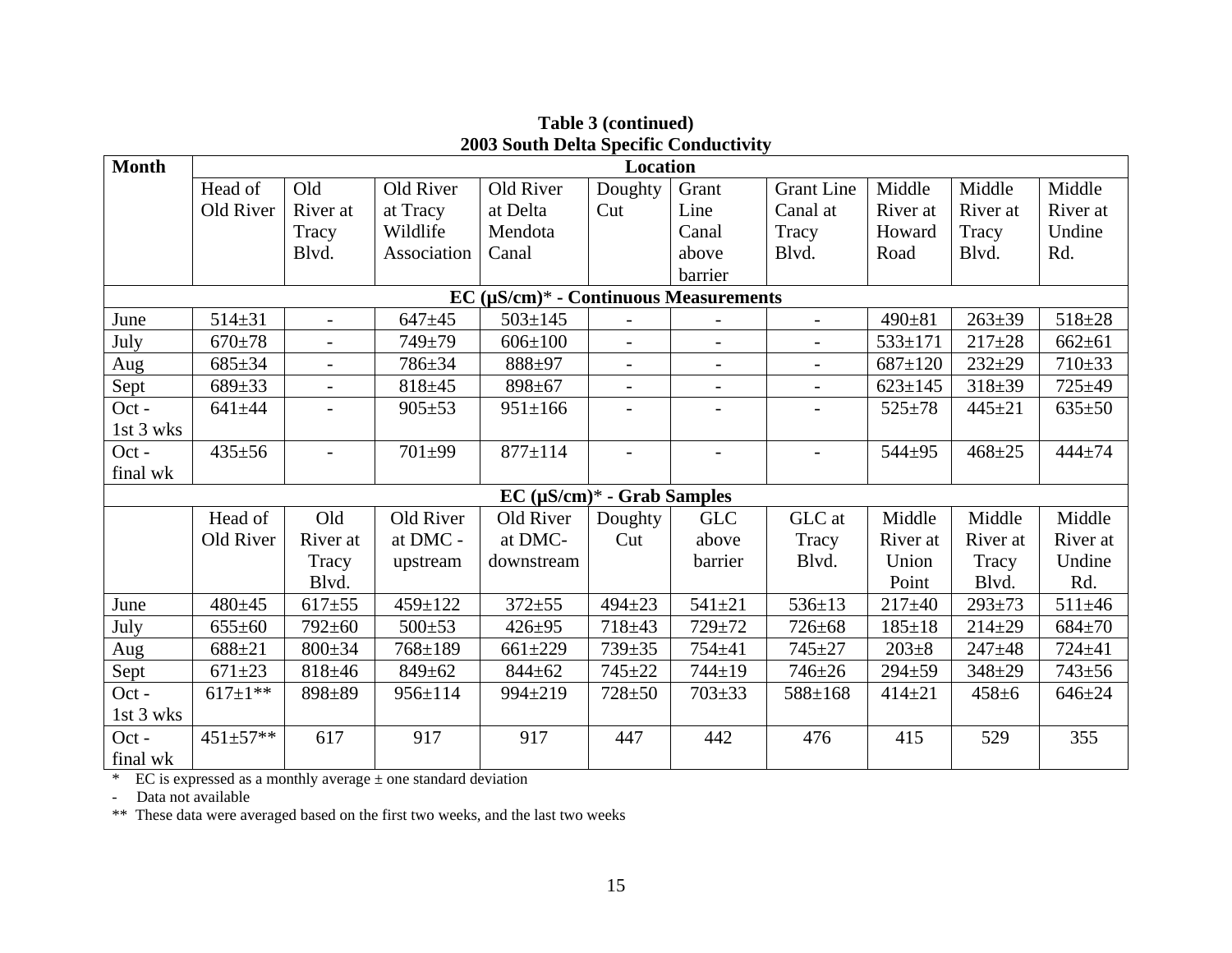**Figure 2 Map of South Delta Showing DWR Water Quality Monitoring Stations** 



Site Location

- 1. Middle River @ Union Point
- 2. Middle River @ Tracy Blvd
- 3. Middle River @ Undine Road
- 4. Old River Downstream of DMC Barrier
- 5. Old River Upstream of DMC Barrier
- 6. Old River @ Tracy Blvd
- 7. Grant Line Canal @ Doughty Cut
- 8. Grant Line Canal Above Barrier
- 9. Grant Line Canal @ Tracy Blvd
- 10. Old River @ Head

could lead to the potential for water quality problems in the use of this water for domestic purposes. As discussed by Lee and Jones-Lee (2003b), some – possibly a substantial part – of the TOC in South Delta waters is labile TOC that would be decomposed before it reaches the domestic water supply treatment works.

 Lee and Jones-Lee (2004) have discussed the water quality problems in the South Delta associated with excessive bioaccumulation of organochlorine legacy pesticides (such as DDT,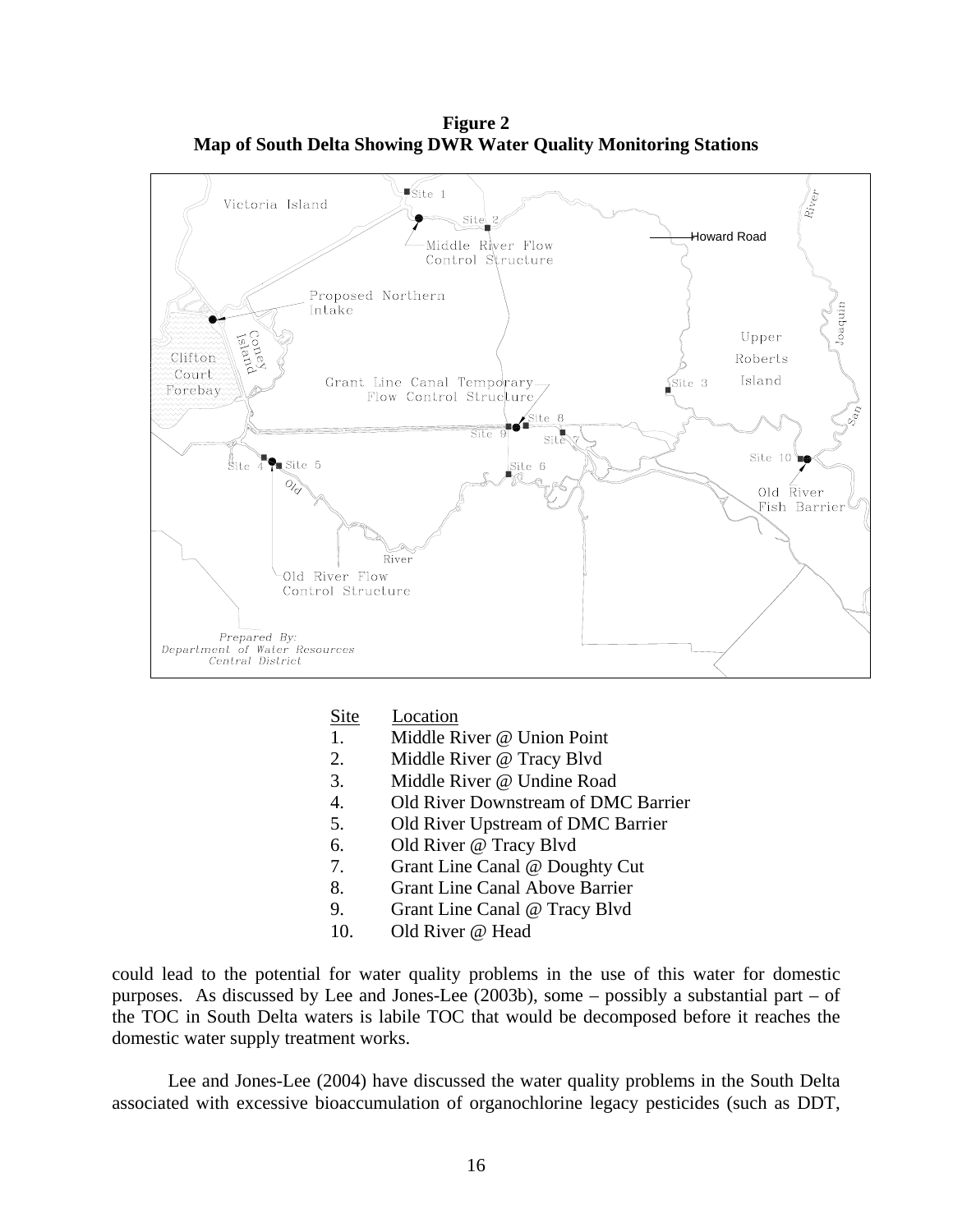dieldrin, chlordane, etc.) and PCBs in edible fish. This is another issue that needs to be addressed as part of managing water quality in the South Delta.

 According to the CALFED/CBDA Record of Decision (ROD), permanent operable barriers are to be installed in the South Delta by 2007. The operation of these barriers when installed will likely significantly change the flow and the water quality characteristics of South Delta channels. DWR is supposed to release a draft CEQA discussion of the South Delta Water Management Plan in March 2004. It is unclear at this time whether this plan will adequately and reliably address how the operations of the South Delta barriers are planned to be conducted and, most importantly, what impact their operations will have on South Delta water quality.

### **Recommended South Delta Water Quality Monitoring**

 While DWR, as part of the South Delta barrier operations, has been conducting a limitedscope monitoring program of certain aspects of South Delta channel water quality, there is need to greatly expand this program to provide a comprehensive assessment of the full magnitude of the water quality problems in the South Delta, their cause, and, based on this, develop a management program. Presented in Table 4 is a listing of the parameters that should be monitored in the South Delta at selected locations in each of the channels. Further information on the parameters listed in this table is provided in Lee and Jones-Lee (2002). The monitoring locations should include Old River just downstream of where the SJR discharges to Old River and just upstream and downstream of the city of Tracy domestic wastewater discharge to Old River. Other Old River monitoring points would be just upstream of the Tracy Blvd. bridge and near the Tracy Wildlife Association facilities. A monitoring point should also be established in the vicinity of where Mountain House has proposed to discharge its domestic wastewaters to Old River, and another just upstream of the Old River temporary (later to become permanent) barrier.

 Monitoring should also be conducted about halfway up Solomon Slough from where it joins with Old River, and where Solomon Slough joins with Grant Line Canal. A monitoring point should be established in Grant Line Canal just upstream of the temporary barrier and a quarter-mile or so downstream of the barrier on this Canal, possibly at the Tracy Blvd. bridge. Monitoring stations should also be established on Middle River just upstream and downstream of the temporary (later to become permanent) barrier and within about half a mile of where Middle River joins with Grant Line Canal. In general, the monitoring stations near the barriers should be at the same location as the DWR current grab sampling and continuous monitoring stations. At least one monitoring station should be established on Paradise Cut and Tom Paine Slough, at a distance about halfway up the slough, where there is relatively easy access from the bank.

 This program should complement the DWR monitoring program, with the following changes in the parameters measured by DWR. An evaluation should be made as to whether the specific conductivity measurements are corrected to 25°C. Further, all data in the future should be reported at the temperature to which the correction was made. In the range of specific conductivities that are being found in these channels relative to the current EC water quality objective for the South Delta, and the 2 percent per degree change in specific conductivity as a function of temperature, it is important to have a reliable temperature correction.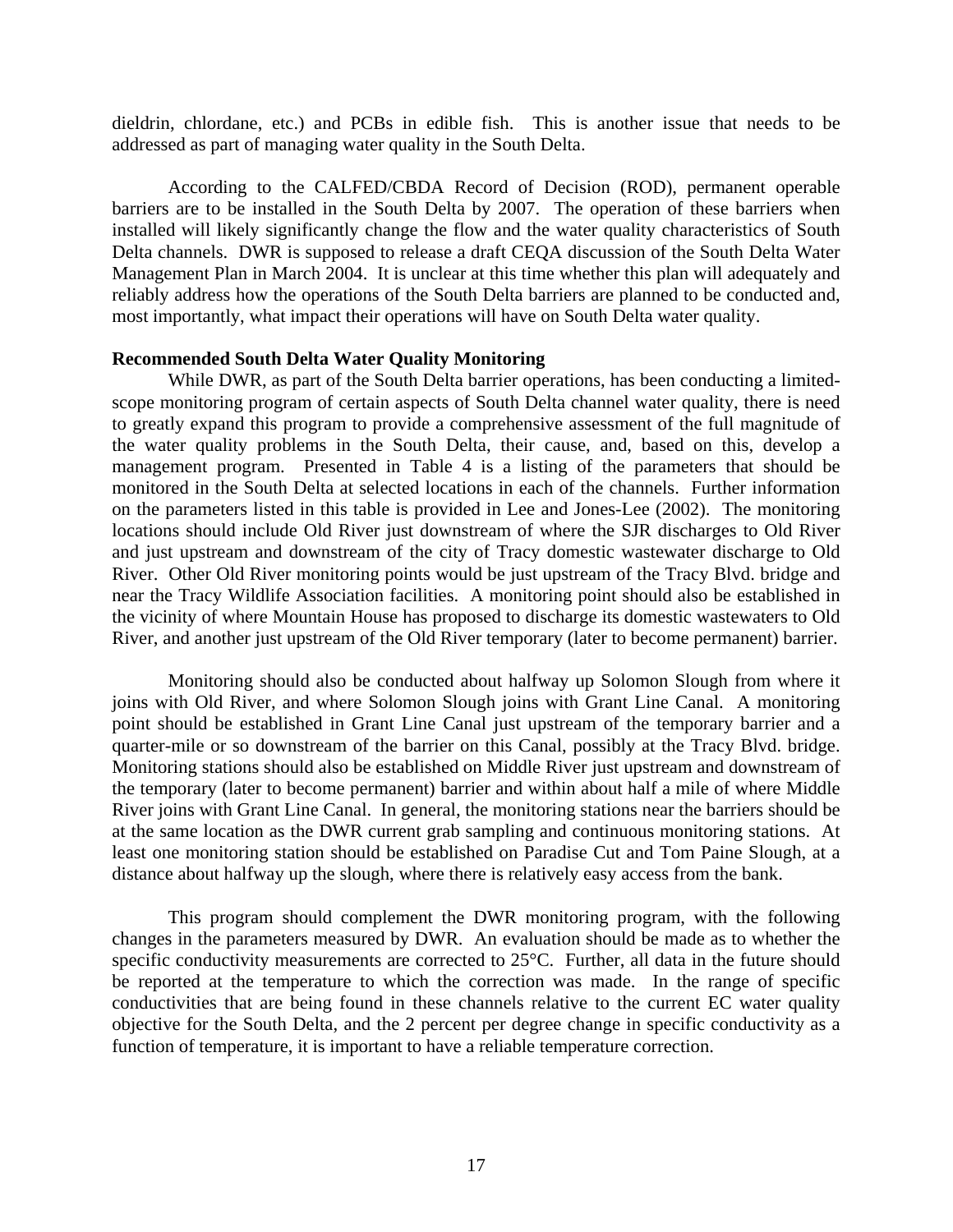# **Table 4 Candidate Monitoring Parameters**

## **Field Measurements**

pH

 dissolved oxygen temperature Secchi depth estimated flow and water velocity at time of measurement time of sample collection weather conditions, including air temperature, wind velocity, cloud cover and precipitation, at time of sampling and for the previous 24 hours presence of floating foam and or algal scum, unusual color, such as that associated with wetlands releases general extent (estimated percent) of area near monitoring location that is covered by floating macrophytes ( hyacinth, duck weed), emergent aquatic plants and/or attached algae.

#### **Laboratory Measurements**

In general, the analytical methods for the following parameters are those listed in Standard Methods, APHA, *et al*. (1998) or those listed by the US EPA (2000a). Note: some of the specific methods for a particular parameter in Standard Methods are not suitable for these measurements. Further, the method should have adequate sensitivity to reliably determine the constituent of concern at concentrations below those that represent regulatory limits, such as WQOs. The specific analytical methods used should be approved by the CVRWQCB.

 total phosphorus, with a quantitation limit of 10 µg/L P soluble orthophosphate with a quantitation limit of 5 µg/L P ammonia, with a quantitation limit of 0.1 mg/L N organic nitrogen, with a quantitation limit of 0.5 mg/L N nitrate plus nitrite, with a quantitation limit of 0.1 mg/L N electrical conductivity at 20 or 25 degrees C planktonic algal chlorophyll-*a*, using acetone extraction planktonic algal pheophytin-*a* turbidity color (true and apparent)  $BOD_{10}$  total suspended solids (TSS) total dissolved solids (TDS) alkalinity total organic carbon (TOC) dissolved organic carbon (DOC) UV254 boron bromide selenium mercury, with a quantitation limit of about 1 ng/L heavy metals, such as copper, zinc, cadmium, lead, nickel, chromium, iron, manganese (all heavy metals should be measured in the total and dissolved forms using "clean" sampling techniques) molybdenum arsenic barium scans for OP pesticides, carbamate pesticides, organochlorine pesticides, and chlorinated hydrocarbon herbicides, using most sensitive methods readily available scan fish tissue for organochlorine pesticides, PCBs, dioxins, and mercury each fall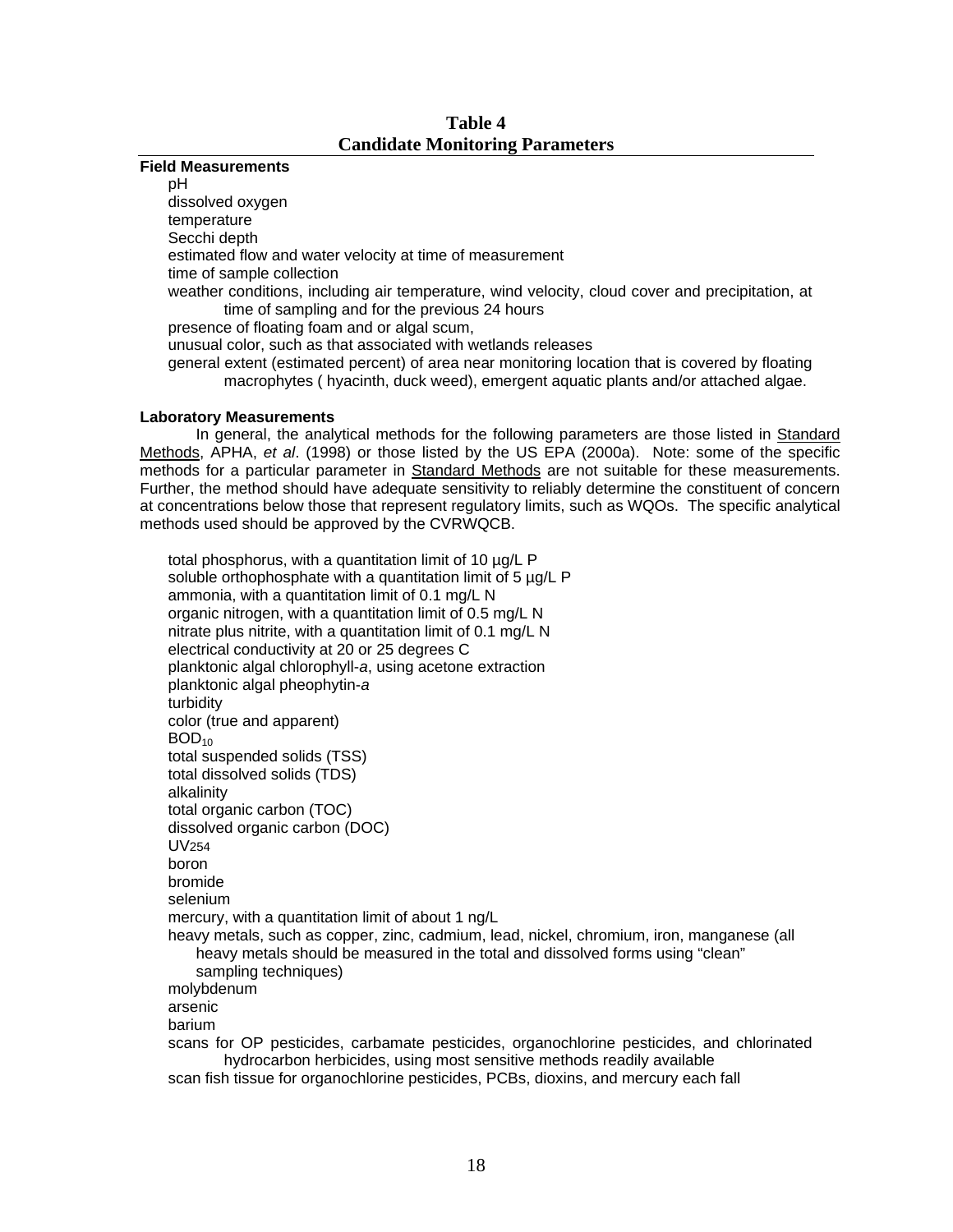#### **Table 4 (continued)**

 (for the OCls, use sufficient sensitivity to detect the OCls at OEHHA fish screening values for protection of human health) chemicals such as pesticides, soil amendments, etc. added to agricultural lands tastes and odors? biological measurements dominant types of algae and zooplankton sediment organism assemblages dominant benthic/epibenthic macro-organisms three species aquatic life toxicity, including assessing total toxic units and TUa due to OP pesticides, with and without PBO addition sediment toxicity using *Hyalella E. coli,* (contact recreation), total coliforms (shellfish)?, fecal coliforms (local health department)? bulk parameters to be measured quarterly calcium magnesium sodium chloride sulfate

 For those parameters that are only monitored by grab samples and measurements at the time of sampling, such as for DO, pH and temperature, it will be important to sample under conditions of the range that is expected  $-$  i.e., early morning and late afternoon. This will give a more reliable indication of temperatures, dissolved oxygen concentrations and pH values than is being gathered today. Currently the data being gathered for these parameters are of limited utility in interpreting water quality characteristics of the waters at the location being sampled.

#### **Acknowledgments**

 We wish to acknowledge the support given to this project by William Jennings of the DeltaKeeper and Kari Burr of the DeltaKeeper staff, as well as Scott Pickering, the volunteer boat skipper for the tour. Mark Gowdy of the CVRWQCB provided transportation for the tour participants from Sacramento to Stockton.

 We also wish to acknowledge the assistance of Cathy Ruhl of the USGS for providing SJR DWSC flow information, Shaun Philippart for providing the DWR South Delta barrier water quality information, and Warren Dibben of DWR Operations & Maintenance Division for providing the Delta State and Federal Projects export flow information. Parviz Nader and Hari Rajbhandari of DWR provided Delta channel flow information. John Herrick, manager of the South Delta Water Agency, and Alex Hildebrand provided information on South Delta issues. Les Grober of the CVRWQCB provided information on irrigated agriculture salt issues. Mike Kummer and Patricia Leary provided information on the Tracy wastewater discharges to Old River.

 This study was supported by the DeltaKeeper of Stockton, California, and by G. Fred Lee & Associates, of El Macero, California.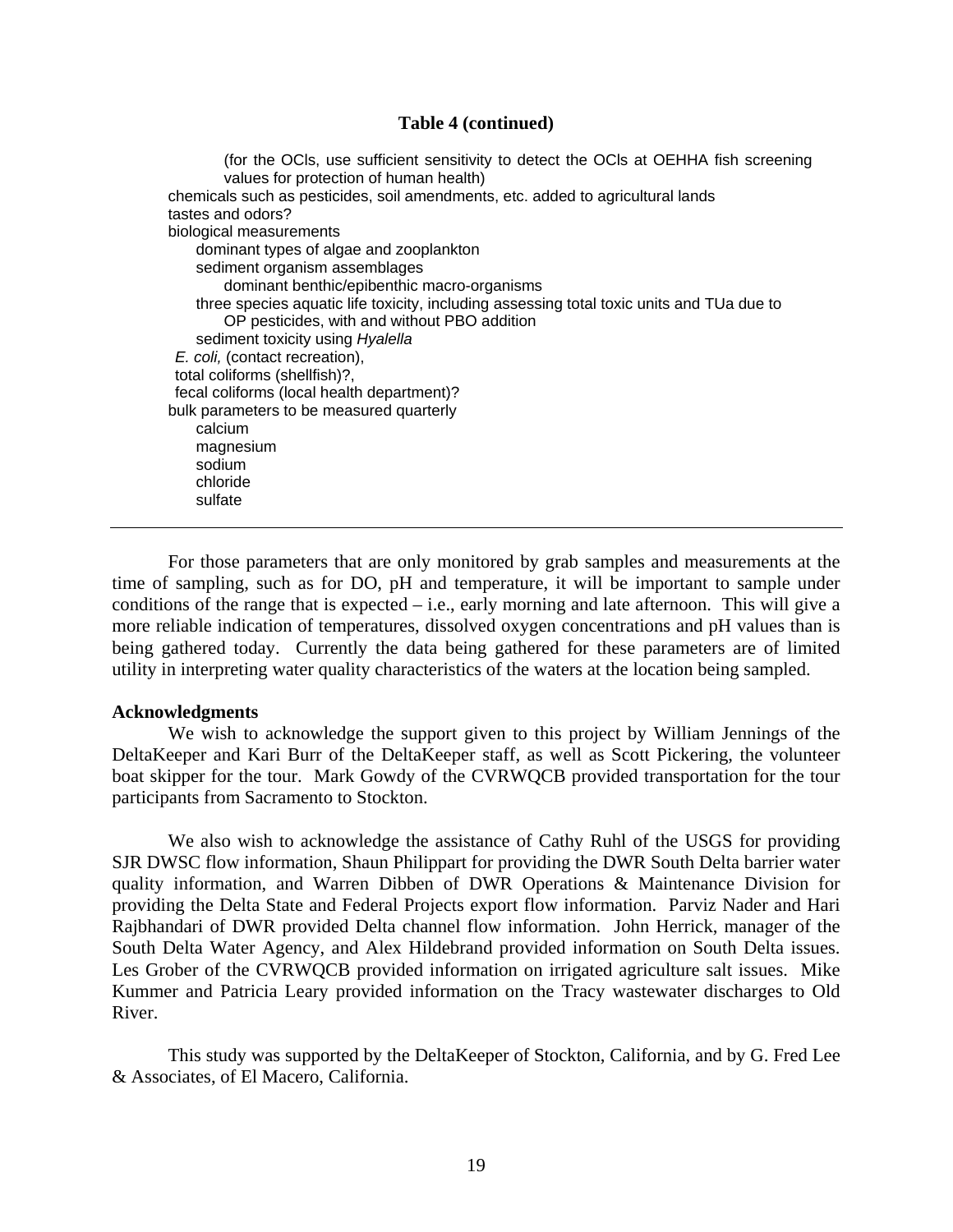# **References**

APHA, AWWA and WEF, Standard Methods for the Examination of Water and Wastewater, American Public Health Association, American Water Works Association and Water Environment Federation, Washington, D.C. (1995).

CVRWQCB, "San Joaquin River Salinity and Boron TMDL," California Regional Water Quality Control Board, Central Valley Region, Sacramento, CA (2004). http://www.swrcb.ca.gov/rwqcb5/programs/tmdl/salt\_boron/index.html

Gowdy, M., and Grober, L., "Total Maximum Daily Load for Low Dissolved Oxygen in the San Joaquin River," Staff Report of the California Environmental Protection Agency Regional Water Quality Control Board, Central Valley Region, Sacramento, CA, June (2003).

Lee, G. F. and Jones-Lee, A., "Issues in Developing a Water Quality Monitoring Program for Evaluation of the Water Quality - Beneficial Use Impacts of Stormwater Runoff and Irrigation Water Discharges from Irrigated Agriculture in the Central Valley, CA," California Water Institute Report TP 02-07 to the California Water Resources Control Board/ Central Valley Regional Water Quality Control Board, 157 pp, California State University Fresno, Fresno, CA, December (2002). http://www.gfredlee.com/Agwaivermonitoring-dec.pdf

Lee, G. F. and Jones-Lee, A., "Synthesis and Discussion of Findings on the Causes and Factors Influencing Low DO in the San Joaquin River Deep Water Ship Channel Near Stockton, CA: Including 2002 Data," Report Submitted to SJR DO TMDL Steering Committee and CALFED Bay Delta Program, G. Fred Lee & Associates, El Macero, CA, March (2003a). http://www.gfredlee.com/SynthesisRpt3-21-03.pdf

Lee, G. F. and Jones-Lee, A., "Issues that Need to Be Considered in Evaluating the Sources and Potential Control of TOC that Leads to THMs for Water Utilities that Use Delta Water as a Water Supply Source," Report of G. Fred Lee & Associates, El Macero, CA, May 27 (2003b). http://www.gfredlee.com/TOC\_update.pdf

Lee, G. F. and Jones-Lee, A., "Sacramento-San Joaquin River Delta Water Quality Issues," Report of G. Fred Lee & Associates, El Macero, CA, February (2004).

SWRCB, "Fourth Edition of the Water Quality Control Plan (Basin Plan) for the Sacramento River and San Joaquin River Basins," California State Water Resources Control Board, Sacramento, CA, September (1998).

http://www.swrcb.ca.gov/rwqcb5/available\_documents/basin\_plans/bsnplnab.pdf

US EPA, "The Section 303(d) List of Water Quality Limited Segments," US Environmental Protection Agency Region 9, Available from California State Water Resources Control Board website (http://www.swrcb.ca.gov/tmdl/303d\_lists.html), July (2003).